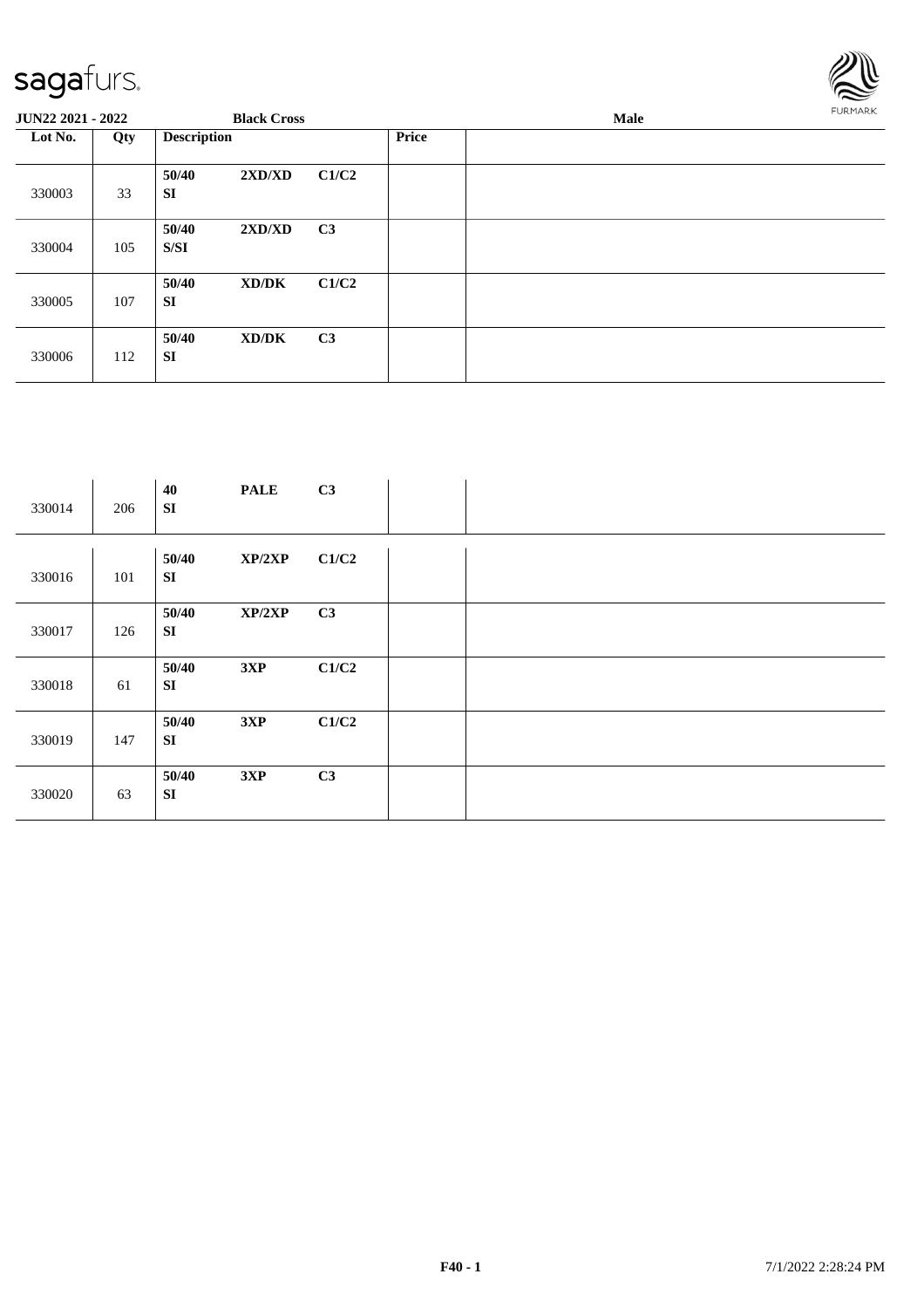



| <b>JUN22 2021 - 2022</b> |     |                    | <b>Black Cross</b> |                |              | Male | FURMARK |
|--------------------------|-----|--------------------|--------------------|----------------|--------------|------|---------|
| Lot No.<br>330021        | Qty | <b>Description</b> |                    |                | <b>Price</b> |      |         |
|                          | 149 | 50/40<br><b>SI</b> | 3XP                | C <sub>3</sub> |              |      |         |
| 330024                   | 33  | 50/40<br>IB        | 2XP/3XP<br>WB1     | C <sub>2</sub> |              |      |         |

|        |                    | 50/40 | 2VDI2VD<br>1 JAL<br>$4\Delta$ | $\sim$<br>◡▵<br>__ |
|--------|--------------------|-------|-------------------------------|--------------------|
| 330033 | $\sim$ $\sim$<br>ັ | IB    | FIG1                          |                    |

| 330039 | 225 | 50/40<br>IA | XP/2XP<br>WB1  | C <sub>2</sub> |
|--------|-----|-------------|----------------|----------------|
| 330040 | 72  | 50/40<br>IA | 2XP/3XP<br>WB1 | C <sub>2</sub> |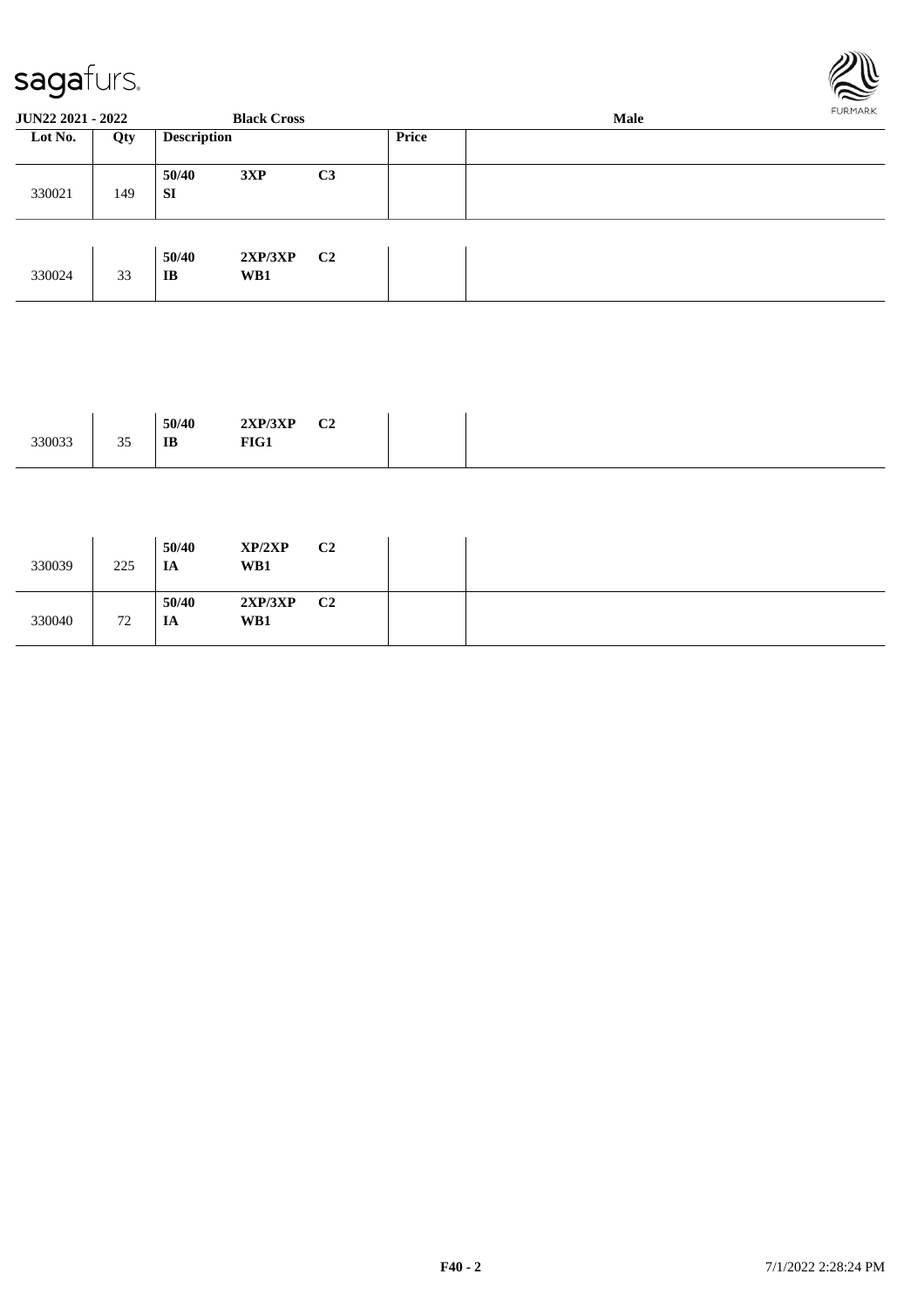

**JUN22 2021 - 2022 Black Cross Male Loty Description Price** 330060 187 **50/40 3XP C1/C2 SR/S**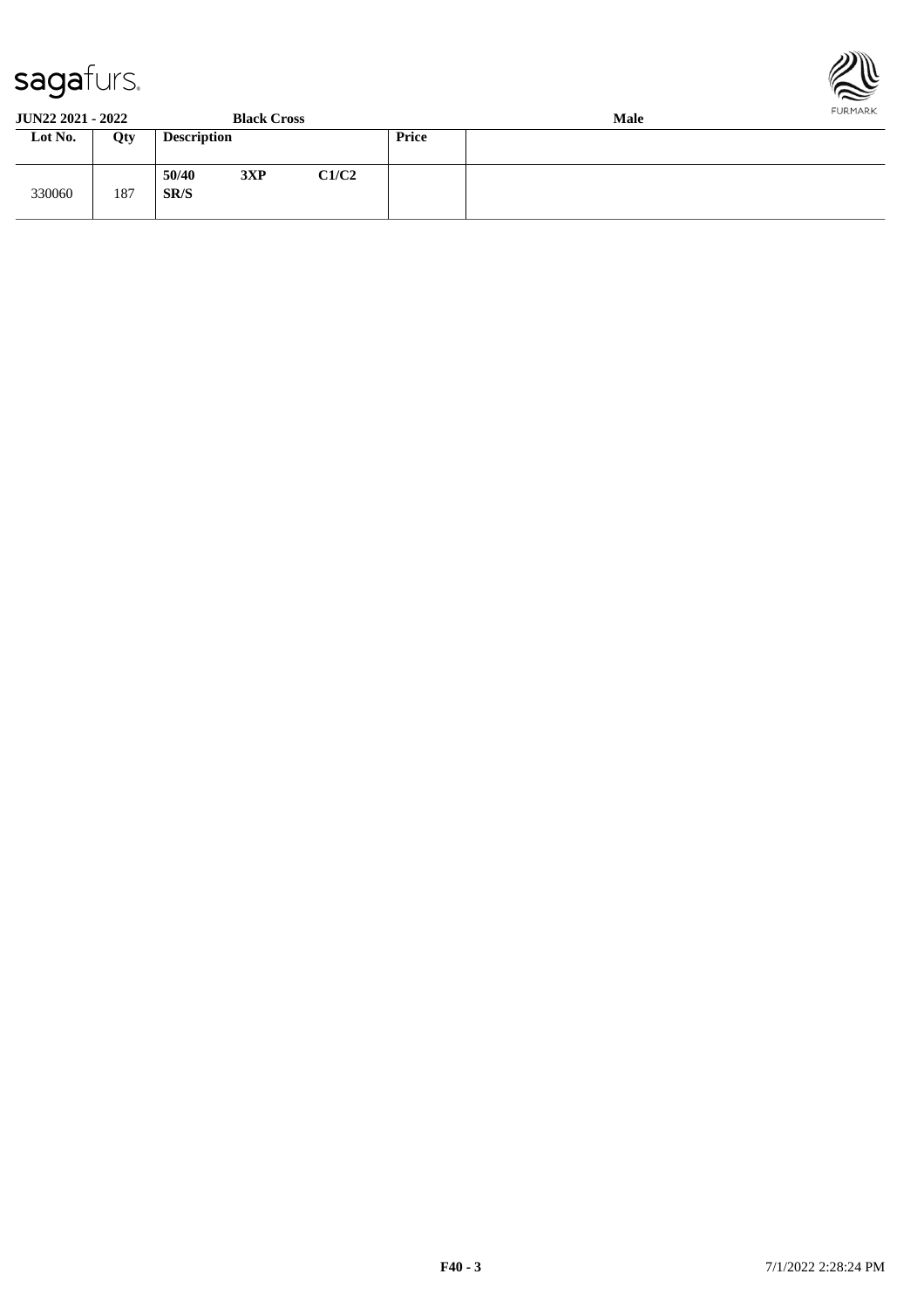

| $\tilde{\phantom{a}}$<br><b>JUN22 2021 - 2022</b> |     |                    | <b>Black Cross</b> |                |       | Male | $\sim$<br><b>FURMARK</b> |
|---------------------------------------------------|-----|--------------------|--------------------|----------------|-------|------|--------------------------|
| Lot No.                                           | Qty | <b>Description</b> |                    |                | Price |      |                          |
| 330061                                            | 85  | 50/40<br>SR/S      | 3XP                | C <sub>3</sub> |       |      |                          |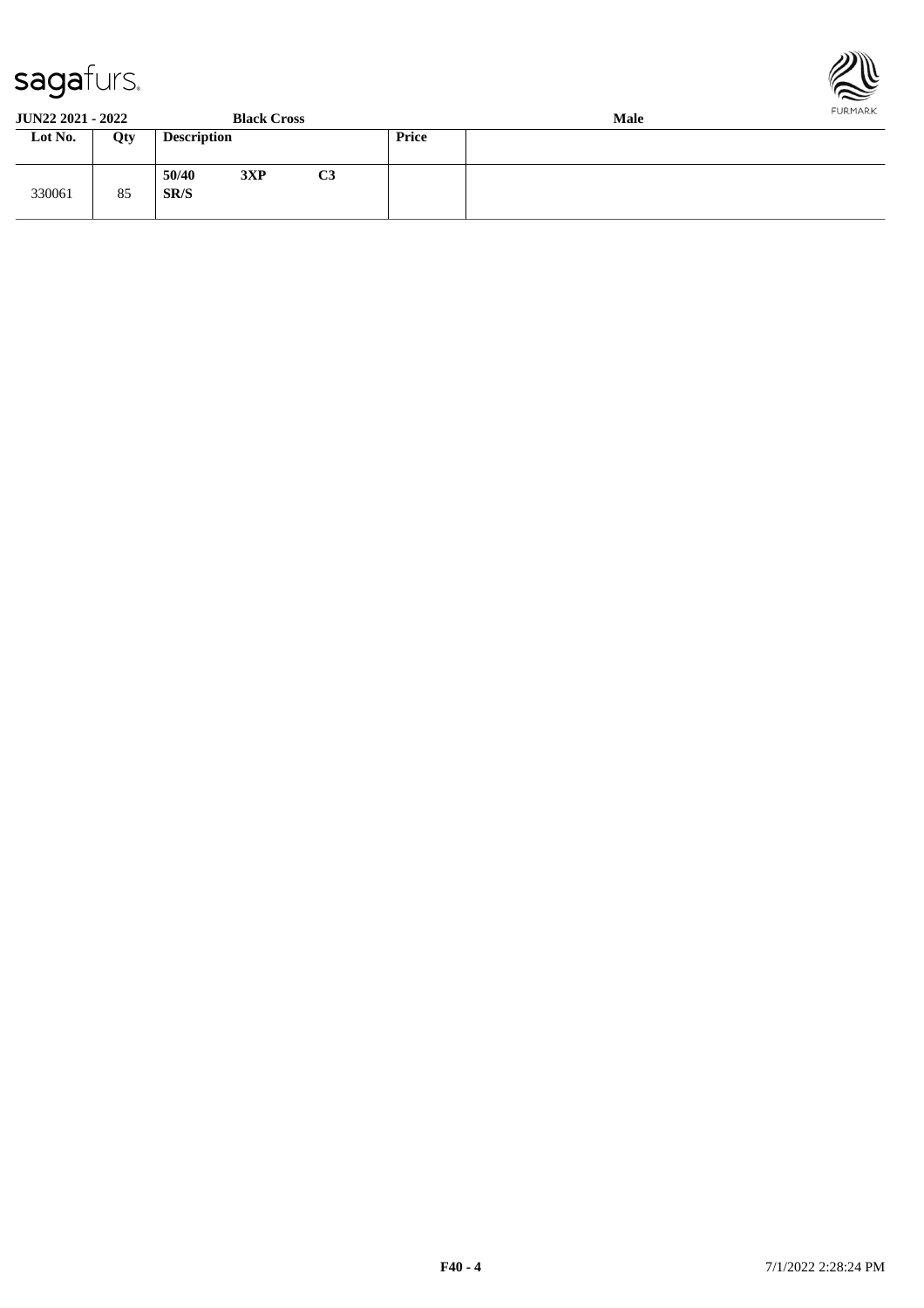

| JUN22 2021 - 2022                                        |                                          |                                                                                                           | <b>Black Cross</b>               |                           | Male                                                     |  |  |  |  |
|----------------------------------------------------------|------------------------------------------|-----------------------------------------------------------------------------------------------------------|----------------------------------|---------------------------|----------------------------------------------------------|--|--|--|--|
| Lot No.                                                  | Qty                                      | <b>Description</b>                                                                                        |                                  |                           | <b>Price</b>                                             |  |  |  |  |
| 330123                                                   | 94                                       | 30<br>SI                                                                                                  | $2{\bf X}{\bf D}/{\bf X}{\bf D}$ | C1/C2                     |                                                          |  |  |  |  |
| 330124                                                   | 41                                       | 30 <sup>1</sup><br>$\ensuremath{\mathrm{S}}\xspace/\ensuremath{\mathrm{S}}\xspace\ensuremath{\mathrm{I}}$ | $2{\bf X}{\bf D}/{\bf X}{\bf D}$ | C3                        |                                                          |  |  |  |  |
| 330125                                                   | 267                                      | 30<br>SI                                                                                                  | XD/DK                            | C1/C2                     |                                                          |  |  |  |  |
| 330126                                                   | 131                                      | 30<br>${\bf S}{\bf I}$                                                                                    | <b>Dark</b>                      | $\mathbf{C1}/\mathbf{C2}$ |                                                          |  |  |  |  |
| ******** <mark>******</mark><br>* 330132<br>$\ast$       | 245                                      | 30<br>SI                                                                                                  | $\bf MED$                        | C1/C2                     |                                                          |  |  |  |  |
| $\overline{\phantom{1}}$<br>* 330133<br>$\ast$           | 220                                      |                                                                                                           | $\sqrt{2}$                       |                           | $\ast$<br>$\ast$<br>$\ast$                               |  |  |  |  |
| $\overline{\ast}$<br>* 330134<br>$\ast$                  | 220                                      |                                                                                                           | $\mathfrak{Z}$                   |                           | $\ast$<br>$\ast$<br>$\ast$                               |  |  |  |  |
| $\overline{\phantom{a}^*}$<br>$* 330135$<br>$\ast$       | 220                                      |                                                                                                           | $\overline{4}$                   |                           | $\ast$<br>$\ast$<br>$\ast$                               |  |  |  |  |
| $\overline{\phantom{a}^*}$<br>* 330136<br>************** | 141                                      |                                                                                                           | 1046 Skins                       |                           | $\ast$<br>$\ast$<br>* * * * * * *                        |  |  |  |  |
|                                                          | the contract of the contract of the con- |                                                                                                           |                                  |                           | the contract of the contract of the contract of the con- |  |  |  |  |

| ******** <mark>******</mark> 30 |     |           | <b>MED</b> | C3 |
|---------------------------------|-----|-----------|------------|----|
| $* 330140$                      | 245 | <b>SI</b> |            |    |
| ∗                               |     |           |            |    |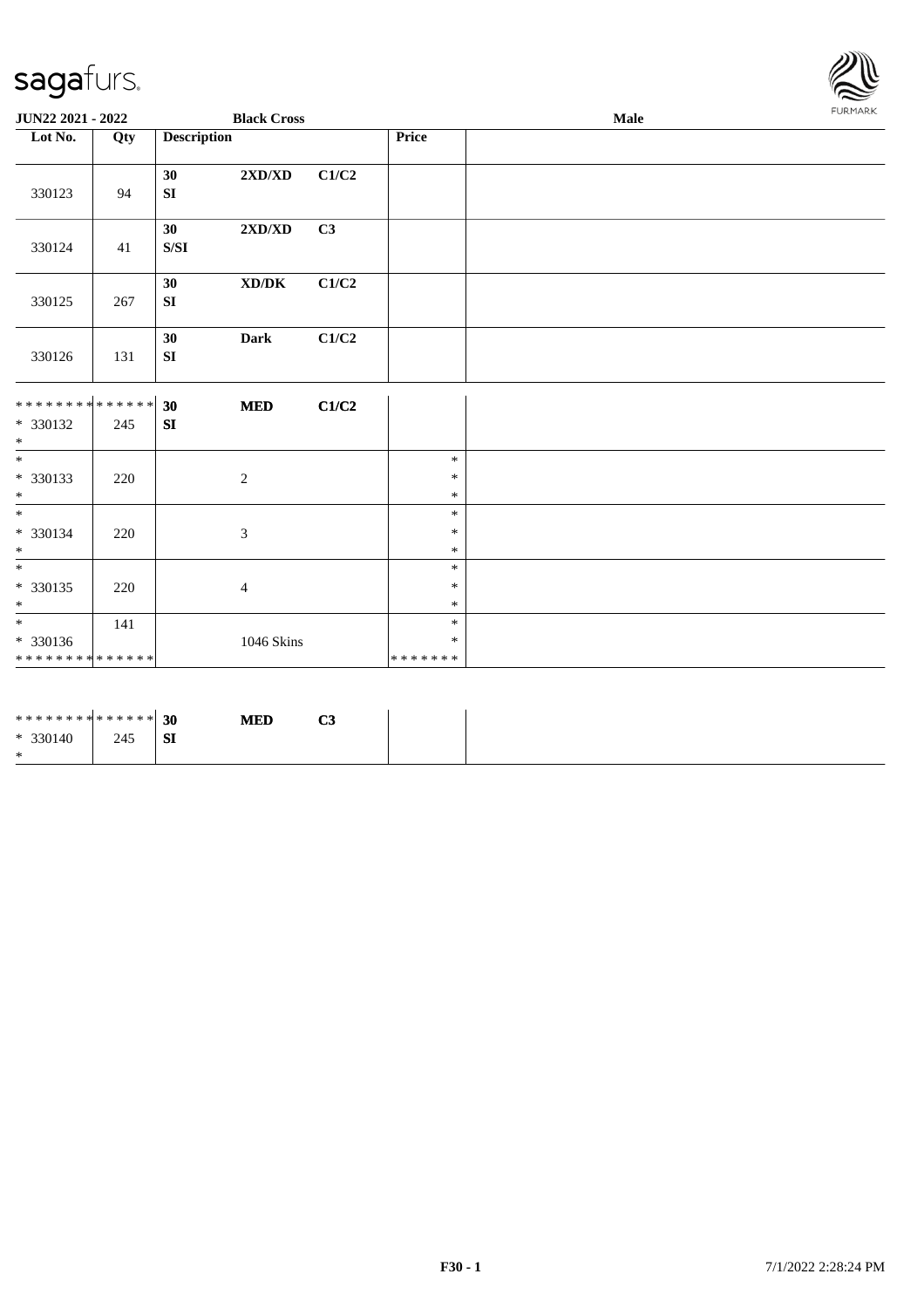

| JUN22 2021 - 2022                                 |        |                                                                                              | <b>Black Cross</b>                   |       |                             | <b>LOKINKY</b> |  |
|---------------------------------------------------|--------|----------------------------------------------------------------------------------------------|--------------------------------------|-------|-----------------------------|----------------|--|
| Lot No.                                           | Qty    | <b>Description</b>                                                                           |                                      |       | Price                       |                |  |
| $\ast$<br>* 330141                                | 50     | 30<br>SI                                                                                     | $\bf MED$                            | C3    | $\ast$<br>$\ast$            |                |  |
| * * * * * * * * * * * * * *                       |        |                                                                                              |                                      |       | * * * * * * *               |                |  |
|                                                   |        |                                                                                              |                                      |       |                             |                |  |
| 330146                                            | 250    | 30<br>${\bf SI}$                                                                             | <b>PALE</b>                          | C3    |                             |                |  |
|                                                   |        |                                                                                              |                                      |       |                             |                |  |
| ************** 30<br>$* 330150$<br>$*$            | 225    | ${\bf S}{\bf I}$                                                                             | $\bold{XP}$                          | C3    |                             |                |  |
|                                                   | 59     |                                                                                              |                                      |       | $\ast$                      |                |  |
| * 330151                                          |        |                                                                                              | 284 Skins                            |       | $\ast$                      |                |  |
| * * * * * * * * * * * * * *                       |        |                                                                                              |                                      |       | * * * * * * *               |                |  |
| 330152                                            | 153    | 30<br>${\bf SI}$                                                                             | $\bold{XP}$                          | C3    |                             |                |  |
| 330153                                            | 83     | 30<br>${\bf SI}$                                                                             | 2XP                                  | C1/C2 |                             |                |  |
| 330154                                            | 261    | 30<br>SI                                                                                     | 2XP                                  | C1/C2 |                             |                |  |
| 330155                                            | 161    | 30<br>SI                                                                                     | 2XP                                  | C3    |                             |                |  |
| * * * * * * * * * * * * * *<br>* 330156           | 225    | 30<br>$\ensuremath{\mathrm{S}}\xspace/\ensuremath{\mathrm{S}}\xspace\ensuremath{\mathrm{I}}$ | 2XP                                  | C3    |                             |                |  |
| $\ast$                                            |        |                                                                                              |                                      |       |                             |                |  |
| $*$<br>$* 330157$<br>******** <mark>******</mark> | 94     |                                                                                              | 319 Skins                            |       | $\ast$<br>$\ast$<br>******* |                |  |
|                                                   |        | 30                                                                                           | 3XP                                  | C1/C2 |                             |                |  |
| 330158                                            | 101    | ${\bf SI}$                                                                                   |                                      |       |                             |                |  |
| 330159                                            | $78\,$ | 30<br>${\bf SI}$                                                                             | 3XP                                  | C3    |                             |                |  |
| 330160                                            | 142    | 30<br>$\bf IB$                                                                               | $\bf MED$<br>$\mathbf{W}\mathbf{B1}$ | C2    |                             |                |  |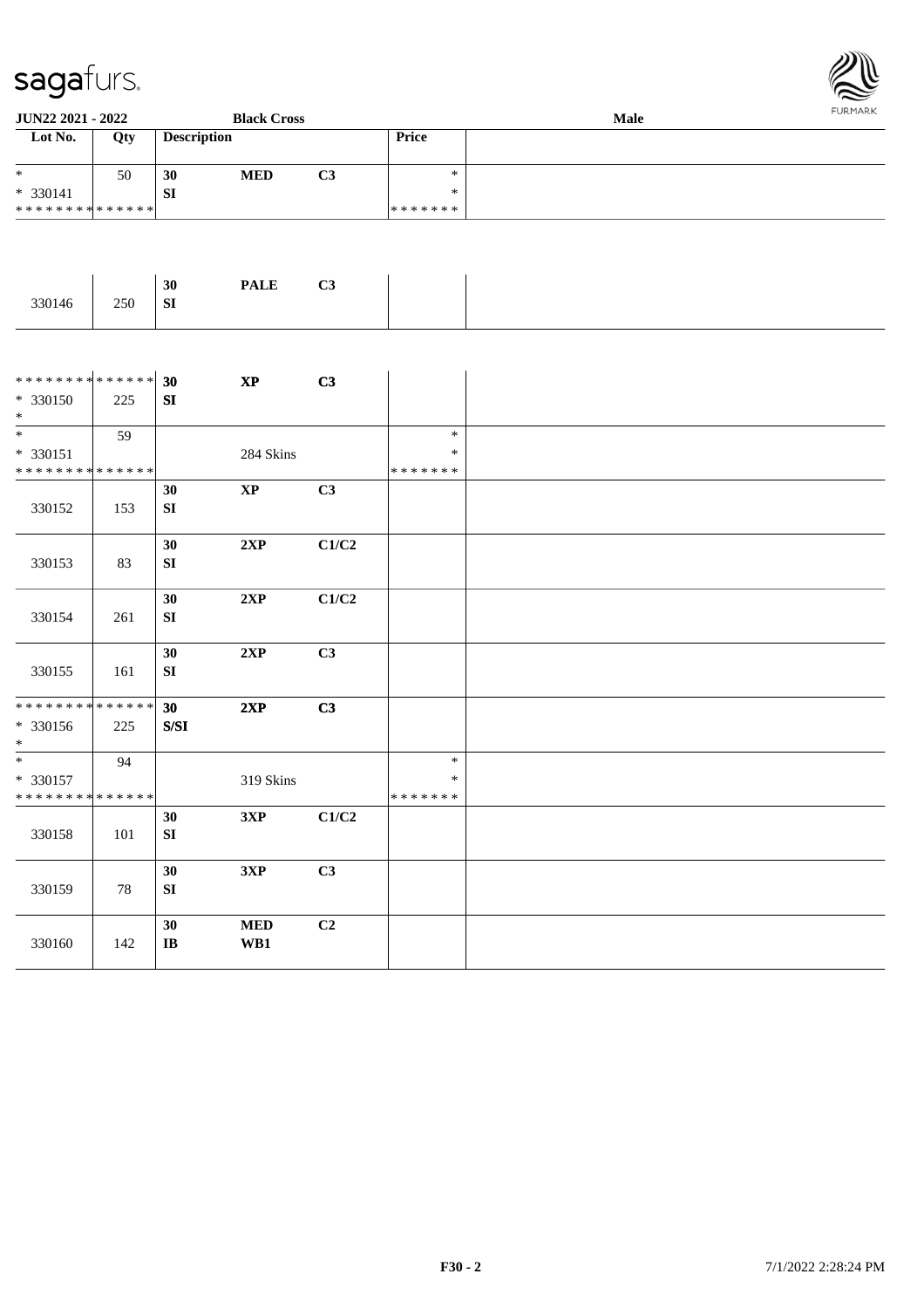

| <b>JUN22 2021 - 2022</b> |     |                    | <b>Black Cross</b> |                |              | Male |  |  |
|--------------------------|-----|--------------------|--------------------|----------------|--------------|------|--|--|
| Lot No.                  | Qty | <b>Description</b> |                    |                | <b>Price</b> |      |  |  |
| 330161                   | 105 | 30<br>IB           | <b>MED</b><br>WB1  | C <sub>2</sub> |              |      |  |  |
| 330163                   | 132 | 30<br><b>IB</b>    | XP<br>WB1          | C <sub>2</sub> |              |      |  |  |
| 330164                   | 92  | 30<br><b>IB</b>    | 2XP/3XP<br>WB1     | C2             |              |      |  |  |

| **************    |     | <b>30</b> | <b>PALE</b> | C <sub>2</sub> | *       |  |
|-------------------|-----|-----------|-------------|----------------|---------|--|
| $* 330171$        |     | IB        | FIG1        |                | *       |  |
| **************    |     |           |             |                | ******* |  |
| ************** 30 |     |           | XP/2XP      | C <sub>2</sub> |         |  |
| $*330172$         | 245 | IB        | FIG1        |                |         |  |
| $\ast$            |     |           |             |                |         |  |
| $\ast$            | 129 |           |             |                | *       |  |
| $*330173$         |     |           | 374 Skins   |                | *       |  |
| **************    |     |           |             |                | ******* |  |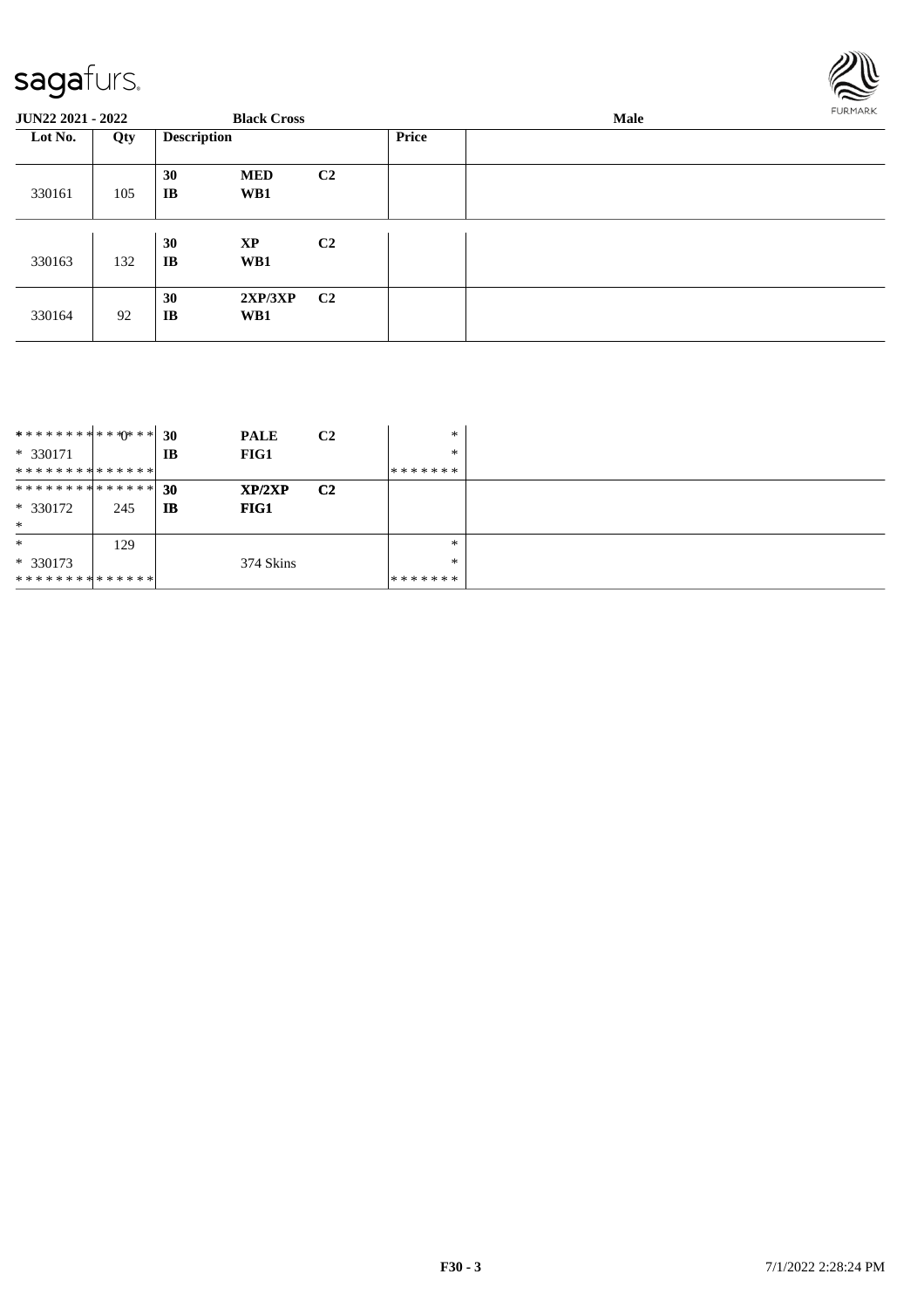

| <b>JUN22 2021 - 2022</b> |     |                    | <b>Black Cross</b> |    | Male  |  |  |  |
|--------------------------|-----|--------------------|--------------------|----|-------|--|--|--|
| Lot No.                  | Qty | <b>Description</b> |                    |    | Price |  |  |  |
| 330186                   | 120 | 30<br>IA           | 2XP/3XP<br>WB1     | C2 |       |  |  |  |
| 330187                   | 181 | 30<br><b>IA</b>    | 2XP/3XP<br>WB1     | C2 |       |  |  |  |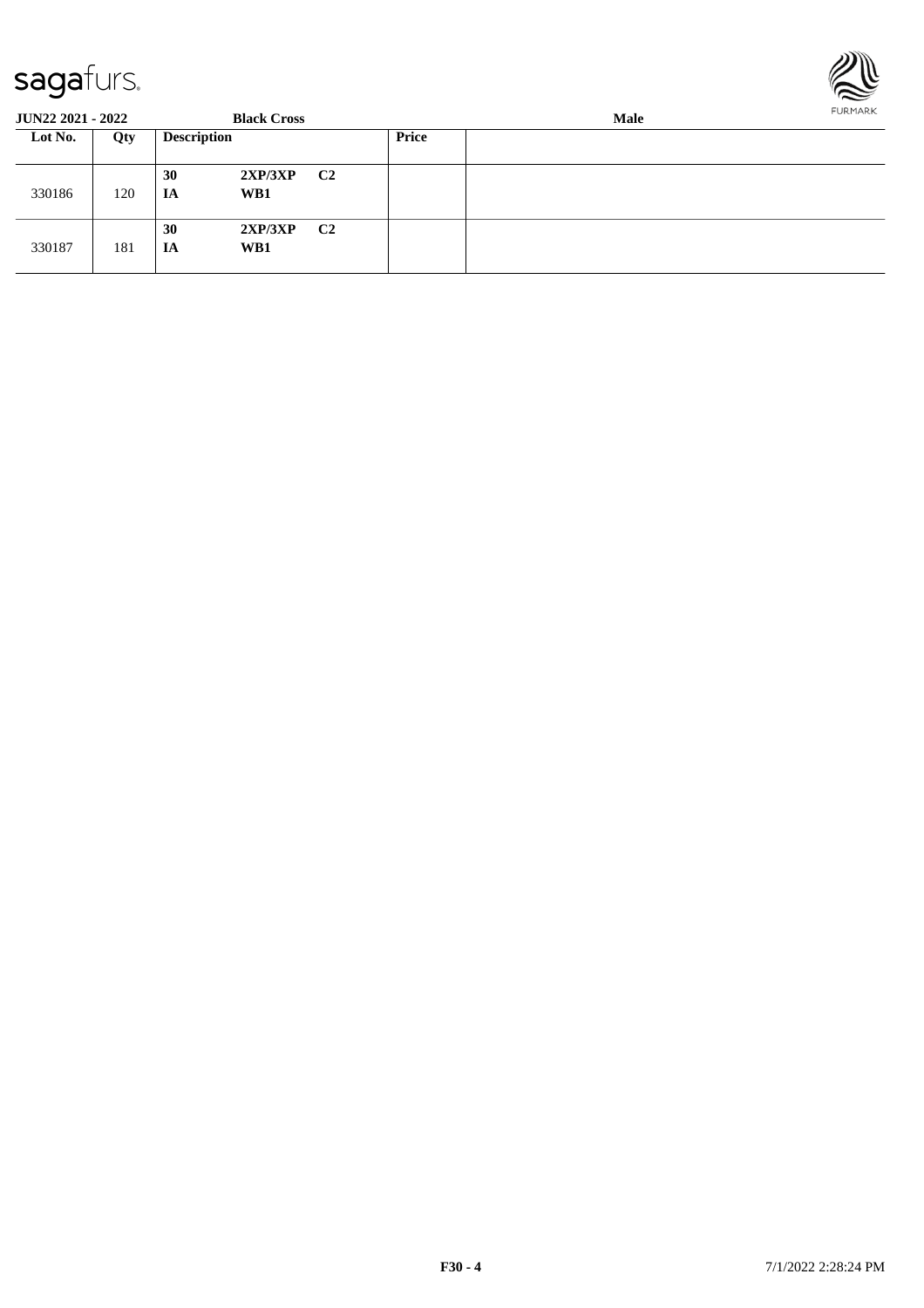

**JUN22 2021 - 2022 Black Cross Male**

| <b>)SS</b> |  |  |  |
|------------|--|--|--|
|            |  |  |  |

| -------- |     |                    | _____ __ __ |       | ------- |  |  |  |
|----------|-----|--------------------|-------------|-------|---------|--|--|--|
| Lot No.  | Qty | <b>Description</b> |             |       | Price   |  |  |  |
| 330219   | 165 | 30<br>SR/S         | 3XP         | C1/C2 |         |  |  |  |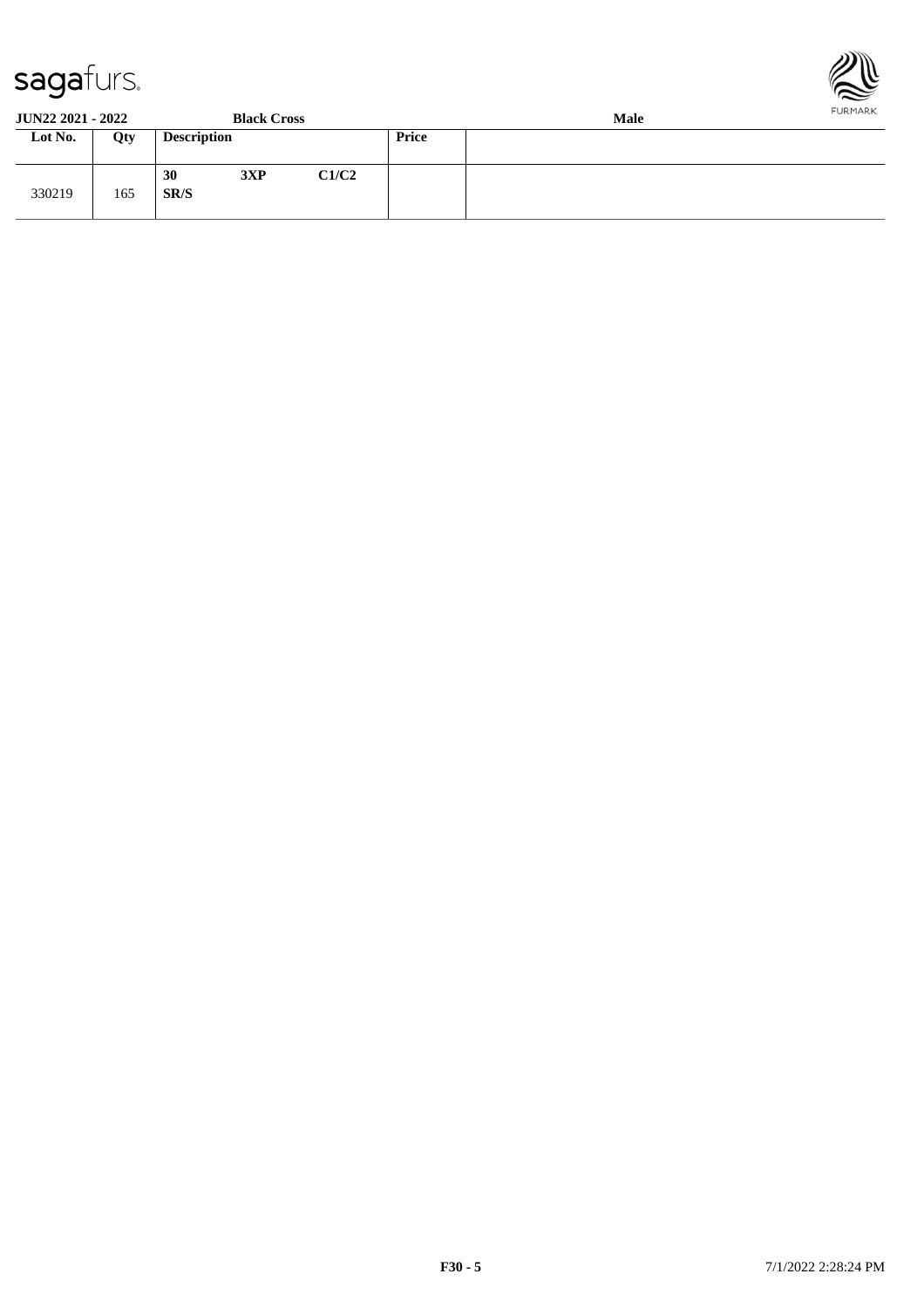

**JUN22 2021 - 2022 Black Cross Male**

| JUI <i>nee Evel - Evee</i> |     |                    | <b>DRUA CLUSS</b> |                | waar  |  |  |  |
|----------------------------|-----|--------------------|-------------------|----------------|-------|--|--|--|
| Lot No.                    | Qty | <b>Description</b> |                   |                | Price |  |  |  |
| 330222                     | 100 | 30<br>SR/S         | 3XP               | C <sub>3</sub> |       |  |  |  |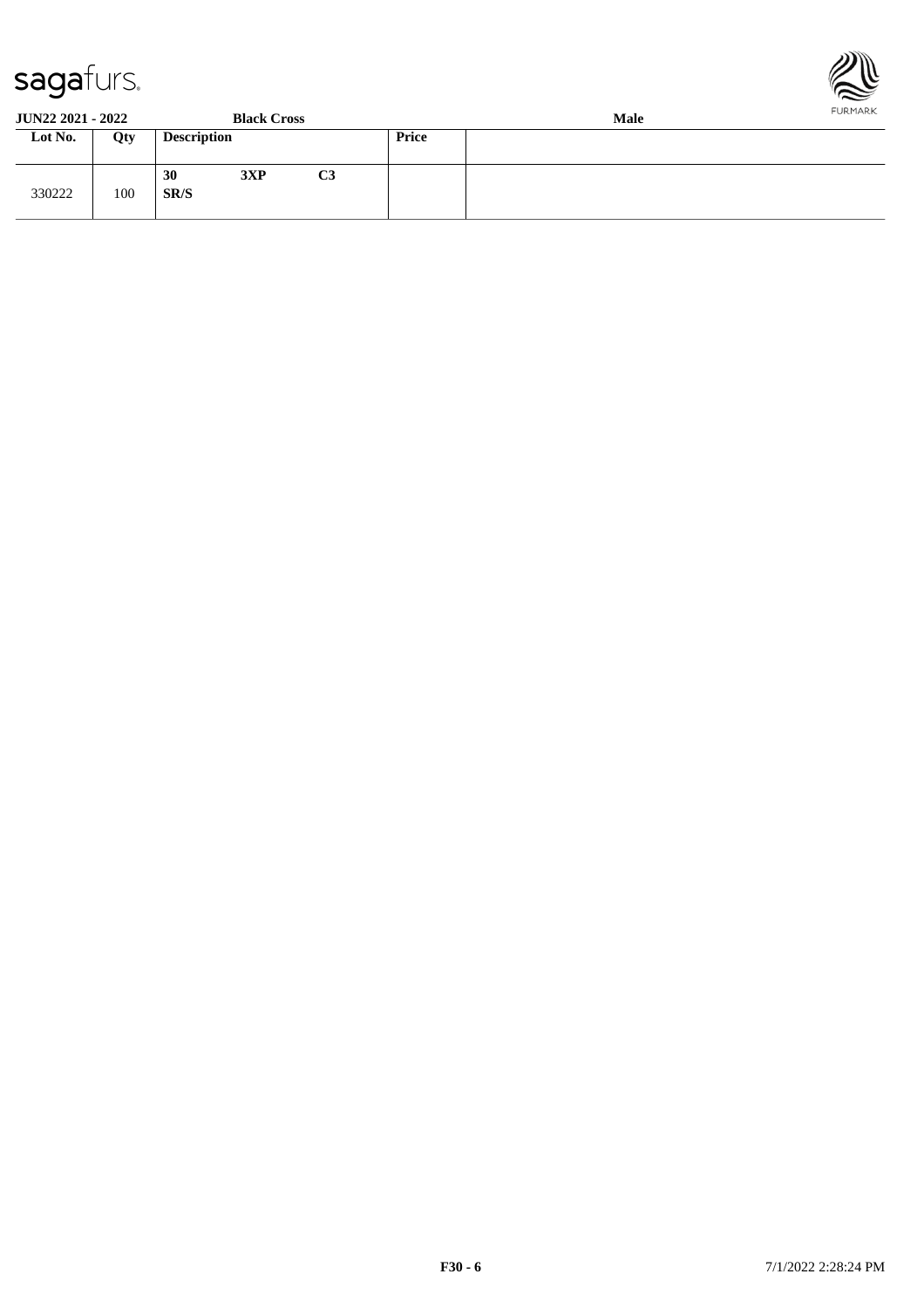

| JUN22 2021 - 2022                    |     |                    | <b>Black Cross</b>               |       |       | FURMARK |  |
|--------------------------------------|-----|--------------------|----------------------------------|-------|-------|---------|--|
| Lot No.                              | Qty | <b>Description</b> |                                  |       | Price |         |  |
| 330285                               | 102 | 20<br>SI           | 2XD/XD                           | C1/C2 |       |         |  |
| 330286                               | 59  | 20<br>SI           | 2XD/XD                           | C1/C2 |       |         |  |
| 330287                               | 294 | 20<br>SI           | 2XD/XD                           | C3    |       |         |  |
| 330288                               | 165 | 20<br>S/SI         | $2{\bf X}{\bf D}/{\bf X}{\bf D}$ | C3    |       |         |  |
| 330289                               | 88  | 20<br>${\bf S/SI}$ | <b>Dark</b>                      | C1/C2 |       |         |  |
| 330290                               | 91  | 20<br>SI           | <b>Dark</b>                      | C1/C2 |       |         |  |
| **************<br>* 330291<br>$\ast$ | 305 | 20<br>SI           | <b>Dark</b>                      | C3    |       |         |  |

| ************** 20 |     |    | <b>MED</b>     | C3 |         |  |
|-------------------|-----|----|----------------|----|---------|--|
| * 330296          | 285 | SI |                |    |         |  |
| $\ast$            |     |    |                |    |         |  |
| $\ast$            |     |    |                |    | $\ast$  |  |
| * 330297          | 260 |    | $\overline{2}$ |    | $\ast$  |  |
| $\ast$            |     |    |                |    | $\ast$  |  |
| $\ast$            |     |    |                |    | $\ast$  |  |
| $*330298$         | 260 |    | 3              |    | $\ast$  |  |
| $\ast$            |     |    |                |    | $\ast$  |  |
| $\ast$            | 269 |    |                |    | $\ast$  |  |
| * 330299          |     |    | 1074 Skins     |    | ∗       |  |
| **************    |     |    |                |    | ******* |  |
| ************** 20 |     |    | <b>MED</b>     | C3 |         |  |
| * 330300          | 285 | SI |                |    |         |  |
| $\ast$            |     |    |                |    |         |  |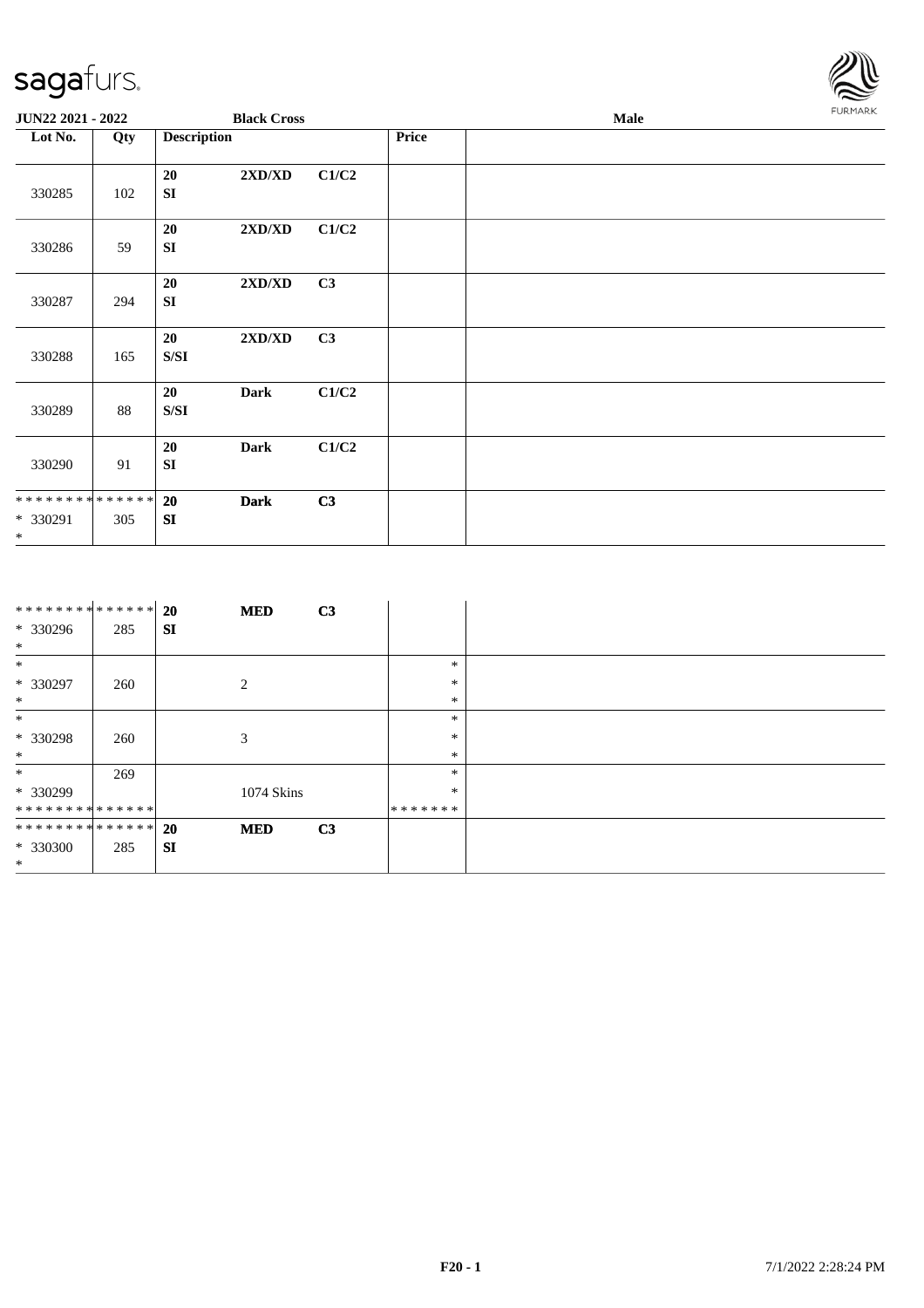\* \* \* \* \* \* \* \* \* \* \* \* \* \* \*



| JUN22 2021 - 2022                                                               |     |                        | <b>Black Cross</b> |       | Male                              |  |  |  |
|---------------------------------------------------------------------------------|-----|------------------------|--------------------|-------|-----------------------------------|--|--|--|
| Lot No.                                                                         | Qty | <b>Description</b>     |                    |       | Price                             |  |  |  |
| $*$<br>$* 330301$<br>* * * * * * * * * * * * * *                                | 66  | 20<br><b>SI</b>        | <b>MED</b>         | C3    | $\ast$<br>*<br>* * * * * * *      |  |  |  |
| * * * * * * * * * * * * * * *<br>* 330303<br>$\ast$                             | 285 | 20<br>SI               | <b>PALE</b>        | C3    |                                   |  |  |  |
| $*$<br>* 330304<br>$\ast$                                                       | 260 |                        | $\overline{c}$     |       | $\ast$<br>$\ast$<br>$\ast$        |  |  |  |
| $\ast$<br>* 330305<br>$\ast$                                                    | 240 |                        | $\mathfrak{Z}$     |       | $\ast$<br>$\ast$<br>$\ast$        |  |  |  |
| $*$<br>* 330306<br>* * * * * * * * * * * * * *                                  | 55  |                        | 840 Skins          |       | $\ast$<br>*<br>* * * * * * *      |  |  |  |
| ******** <mark>**<b>*58</b>**</mark><br>* 330308<br>* * * * * * * * * * * * * * |     | <b>20</b><br><b>SI</b> | <b>PALE</b>        | C3    | $\ast$<br>$\ast$<br>* * * * * * * |  |  |  |
| 330311                                                                          | 236 | 20<br><b>SI</b>        | XP/2XP             | C1/C2 |                                   |  |  |  |
| * * * * * * * * * * * * * * *<br>* 330312<br>$\ast$                             | 285 | 20<br>${\bf SI}$       | XP/2XP             | C3    |                                   |  |  |  |
| $\ast$<br>* 330313                                                              | 217 |                        | 502 Skins          |       | $\ast$<br>$\ast$                  |  |  |  |

\* \* \* \* \* \* \*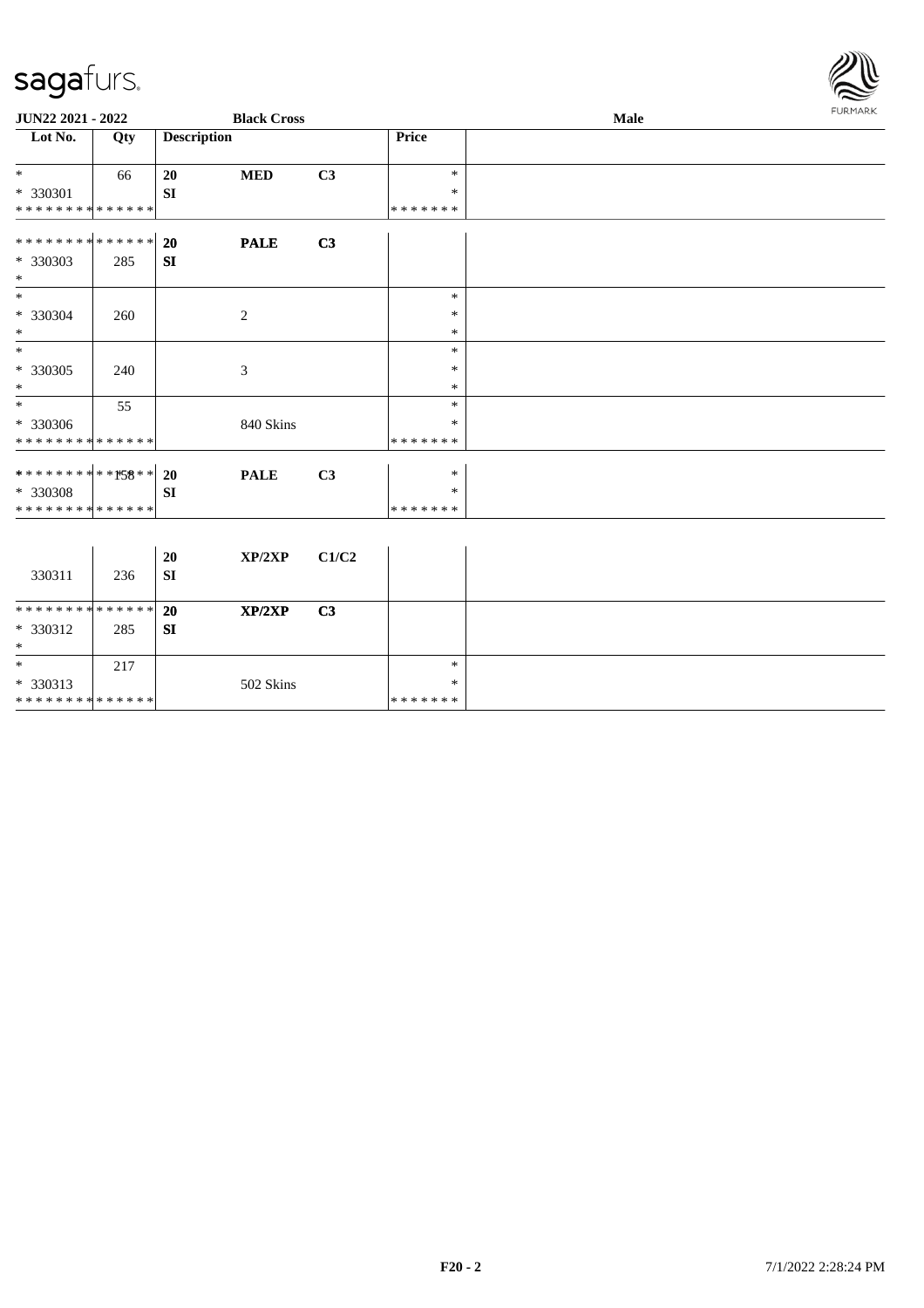

| <b>JUN22 2021 - 2022</b> |     |                    | <b>Black Cross</b> |                |       | Male |  |  |
|--------------------------|-----|--------------------|--------------------|----------------|-------|------|--|--|
| Lot No.                  | Qty | <b>Description</b> |                    |                | Price |      |  |  |
| 330338                   | 125 | 20<br>IA           | DK/MED C2<br>WB1   |                |       |      |  |  |
| 330339                   | 89  | 20<br>IA           | <b>MED</b><br>WB1  | C <sub>2</sub> |       |      |  |  |
| 330340                   | 84  | 20<br>IA           | <b>PALE</b><br>WB1 | C <sub>2</sub> |       |      |  |  |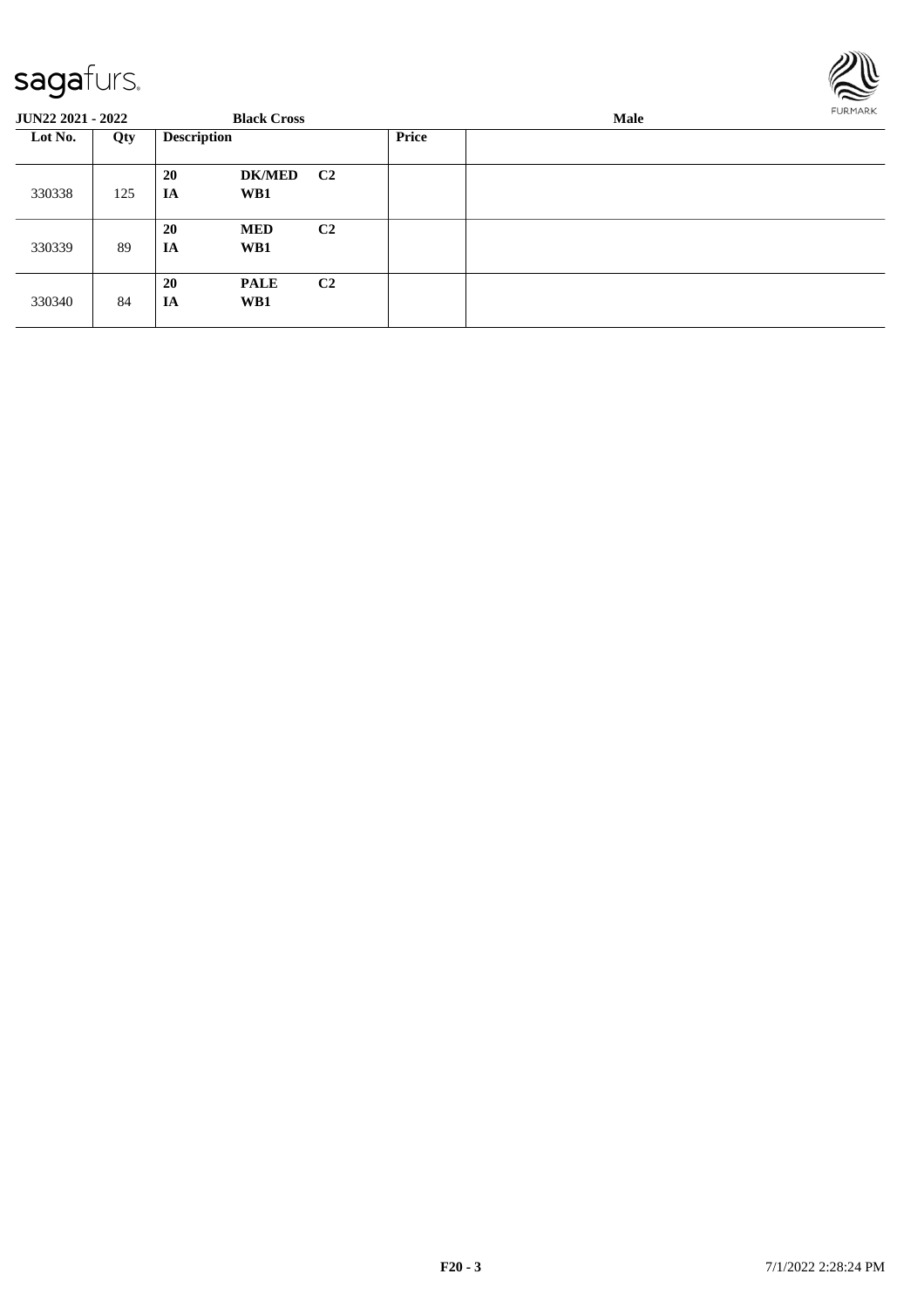

| <b>JUN22 2021 - 2022</b><br><b>Black Cross</b> |     |                    |                      |                |       | FURMARK<br>Male |  |  |  |  |
|------------------------------------------------|-----|--------------------|----------------------|----------------|-------|-----------------|--|--|--|--|
| Lot No.                                        | Qty | <b>Description</b> |                      |                | Price |                 |  |  |  |  |
| 330341                                         | 177 | <b>20</b><br>IA    | <b>PAL/XP</b><br>WB1 | C <sub>2</sub> |       |                 |  |  |  |  |

| 330346 | 84  | <b>20</b><br>IA | <b>MED</b><br>FIG1  | C1/C2 |  |
|--------|-----|-----------------|---------------------|-------|--|
| 330348 | 116 | 20<br>IA        | <b>PALE</b><br>FIG1 | C1/C2 |  |

| 330355 | 99 | <b>20</b><br>SR/S | 2XD/XD | C1/C2 |  |
|--------|----|-------------------|--------|-------|--|
| 330356 | 69 | <b>20</b><br>SR/S | 2XD/XD | C1/C2 |  |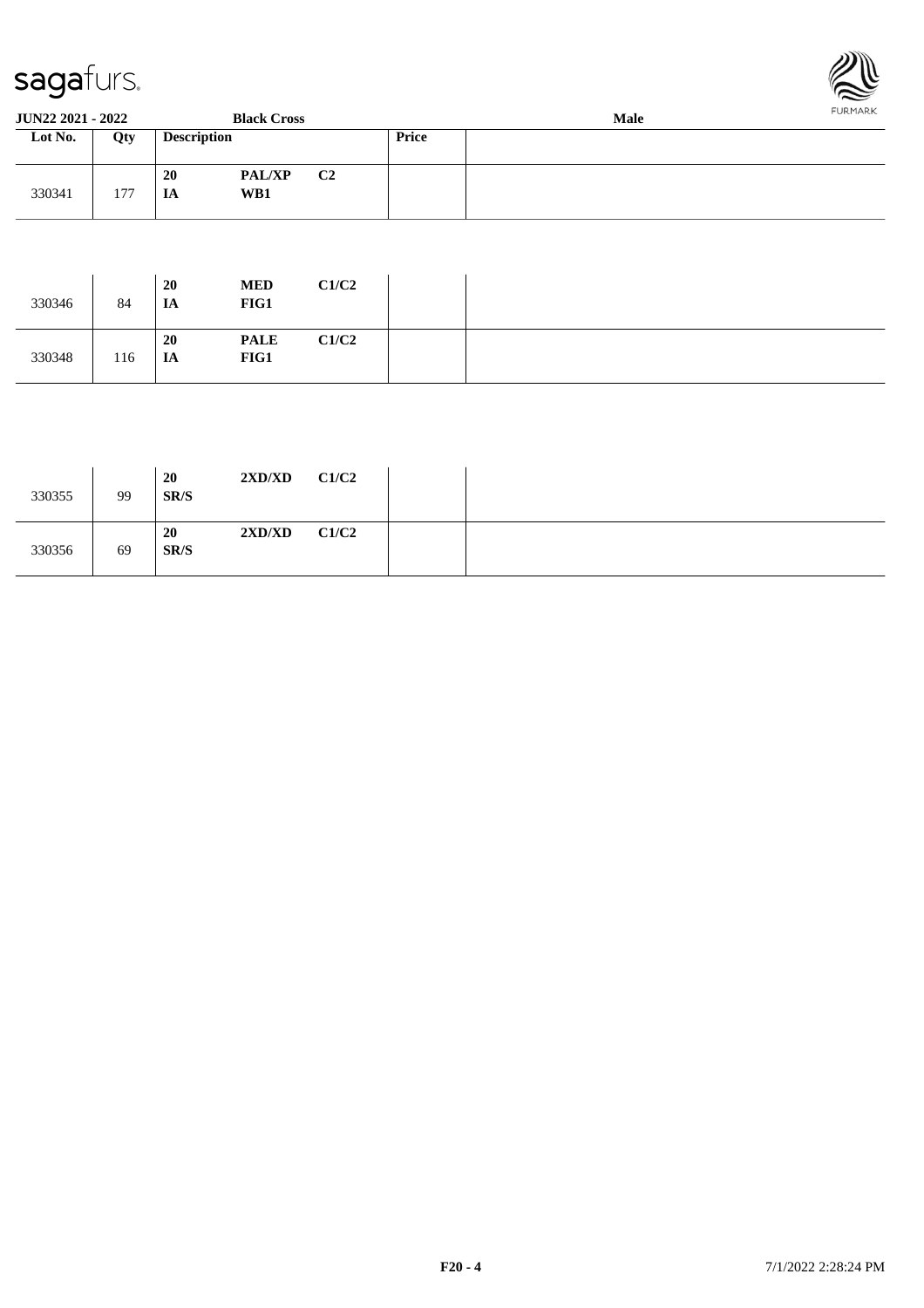

| <b>JUN22 2021 - 2022</b>                   |     |                    | <b>Black Cross</b> |                |                   | Male | <b>FURMARK</b> |
|--------------------------------------------|-----|--------------------|--------------------|----------------|-------------------|------|----------------|
| Lot No.                                    | Qty | <b>Description</b> |                    |                | Price             |      |                |
| ************** 20                          |     |                    | <b>MED</b>         | C <sub>3</sub> |                   |      |                |
| * 330362<br>$\ast$                         | 265 | SR/S               |                    |                |                   |      |                |
| $\ast$                                     | 210 |                    |                    |                | $\ast$            |      |                |
| $*330363$<br>* * * * * * * * * * * * * * * |     |                    | 475 Skins          |                | $\ast$<br>******* |      |                |
| 330364                                     | 240 | 20<br>SR/S         | <b>MED</b>         | C <sub>3</sub> |                   |      |                |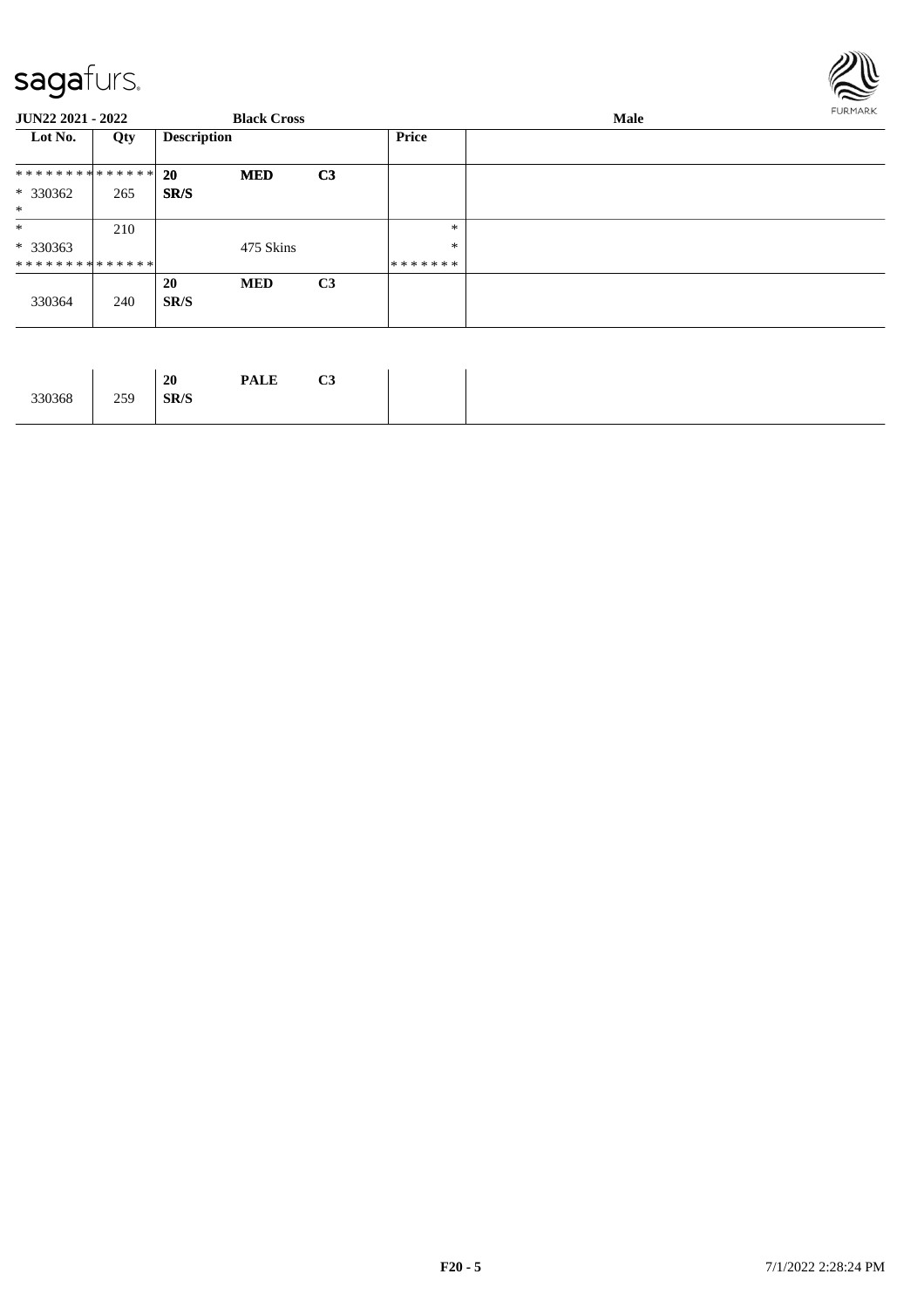



#### **JUN22 2021 - 2022 Black Cross Male Loty Description Price** 330428 148 **0 PAL/XP C1/C2 S/SI**

| <b>MED/PAL</b><br>$\mathcal{C}$<br>◡▵<br>the contract of the contract of the contract of the contract of the contract of the contract of the contract of<br>WB1 | $\boldsymbol{0}$<br>94<br>IA |
|-----------------------------------------------------------------------------------------------------------------------------------------------------------------|------------------------------|
|-----------------------------------------------------------------------------------------------------------------------------------------------------------------|------------------------------|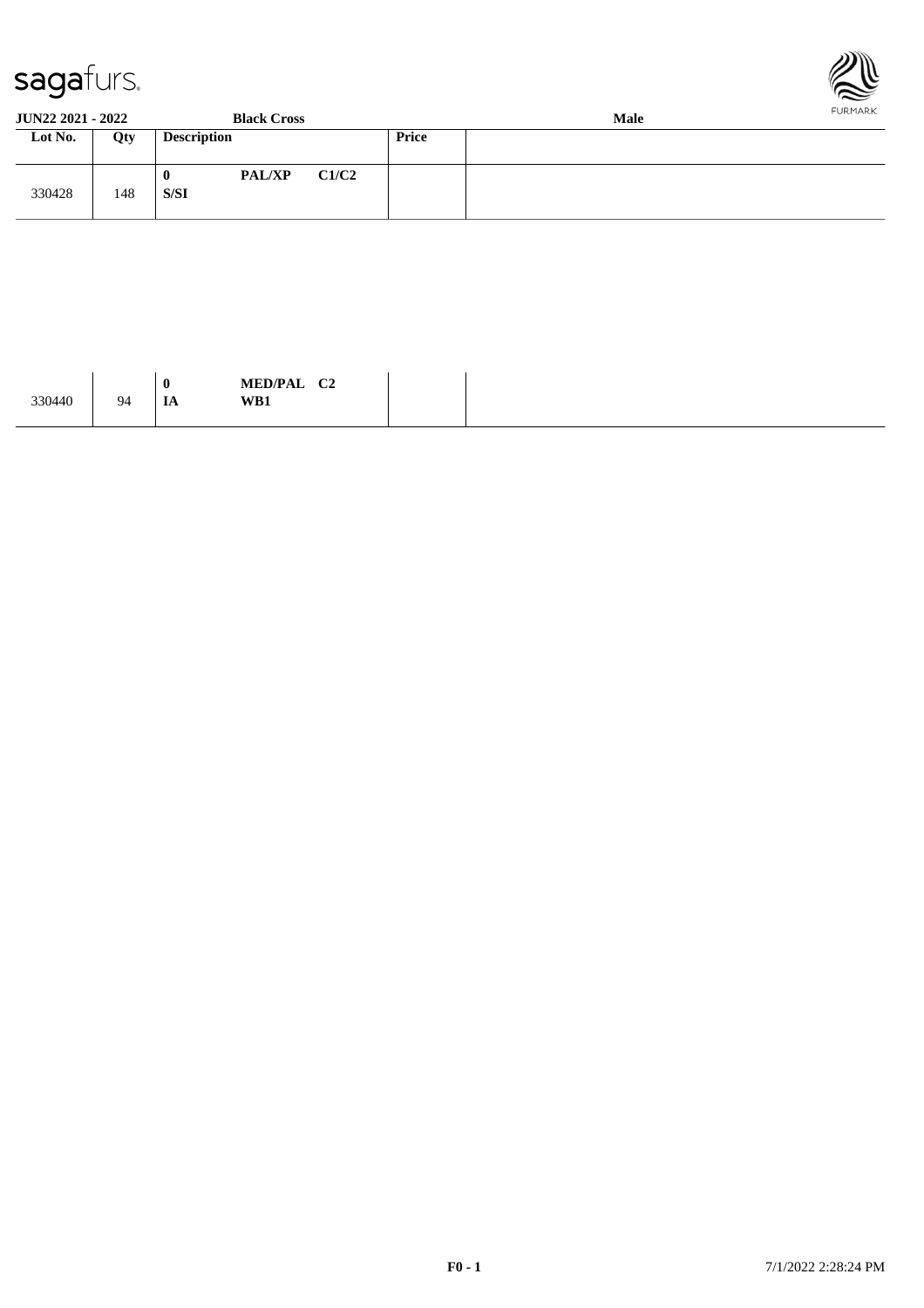

| <b>JUN22 2021 - 2022</b> |     |                    | <b>Black Cross</b> |       | Male         |  |  |
|--------------------------|-----|--------------------|--------------------|-------|--------------|--|--|
| Lot No.                  | Qty | <b>Description</b> |                    |       | <b>Price</b> |  |  |
| 330449                   | 64  | $\bf{0}$<br>SR/S   | XD/DK              | C1/C2 |              |  |  |
| 330453                   | 100 | $\bf{0}$<br>SR/S   | <b>MED</b>         | C3    |              |  |  |
| 330456                   | 88  | $\bf{0}$<br>SR/S   | 2XP/3XP            | C1/C2 |              |  |  |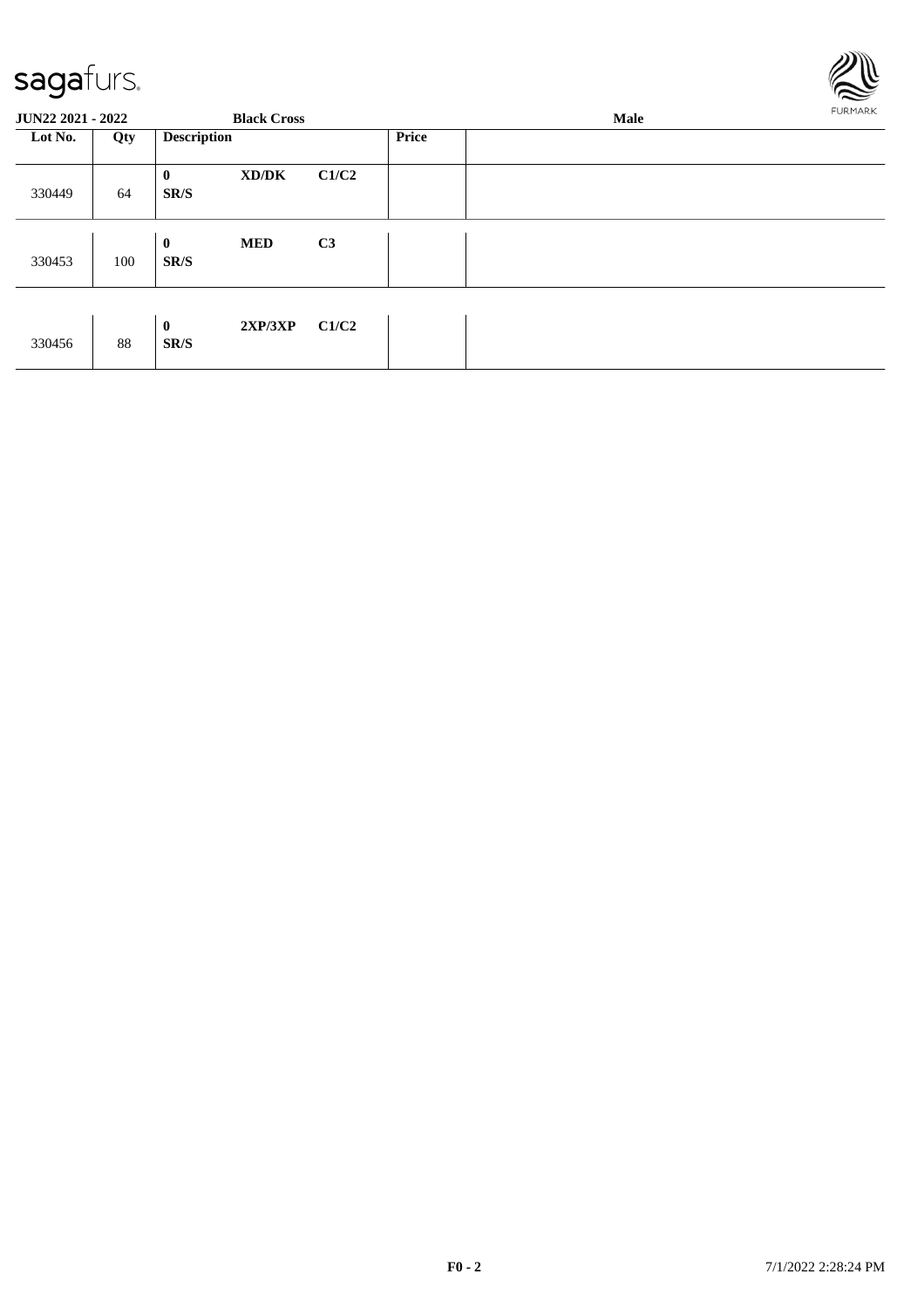

| <b>JUN22 2021 - 2022</b> |     | <b>Black Cross</b>      |         | <b>Male</b> | FURMARK |  |
|--------------------------|-----|-------------------------|---------|-------------|---------|--|
| Lot No.                  | Qty | <b>Description</b>      | Price   |             |         |  |
| 330504                   | 143 | MED/PAL C2<br><b>SI</b> |         |             |         |  |
| ************** 1         |     | MED/PAL C2              |         |             |         |  |
| $*330505$                | 365 | SI                      |         |             |         |  |
| $\ast$                   |     |                         |         |             |         |  |
| $\ast$                   | 93  |                         | *       |             |         |  |
| $*330506$                |     | 458 Skins               | $\ast$  |             |         |  |
| **************           |     |                         | ******* |             |         |  |

|  | C1/C2<br><b>MED/PAL</b><br>. .<br>SR/S | 101 | 330513 |
|--|----------------------------------------|-----|--------|
|--|----------------------------------------|-----|--------|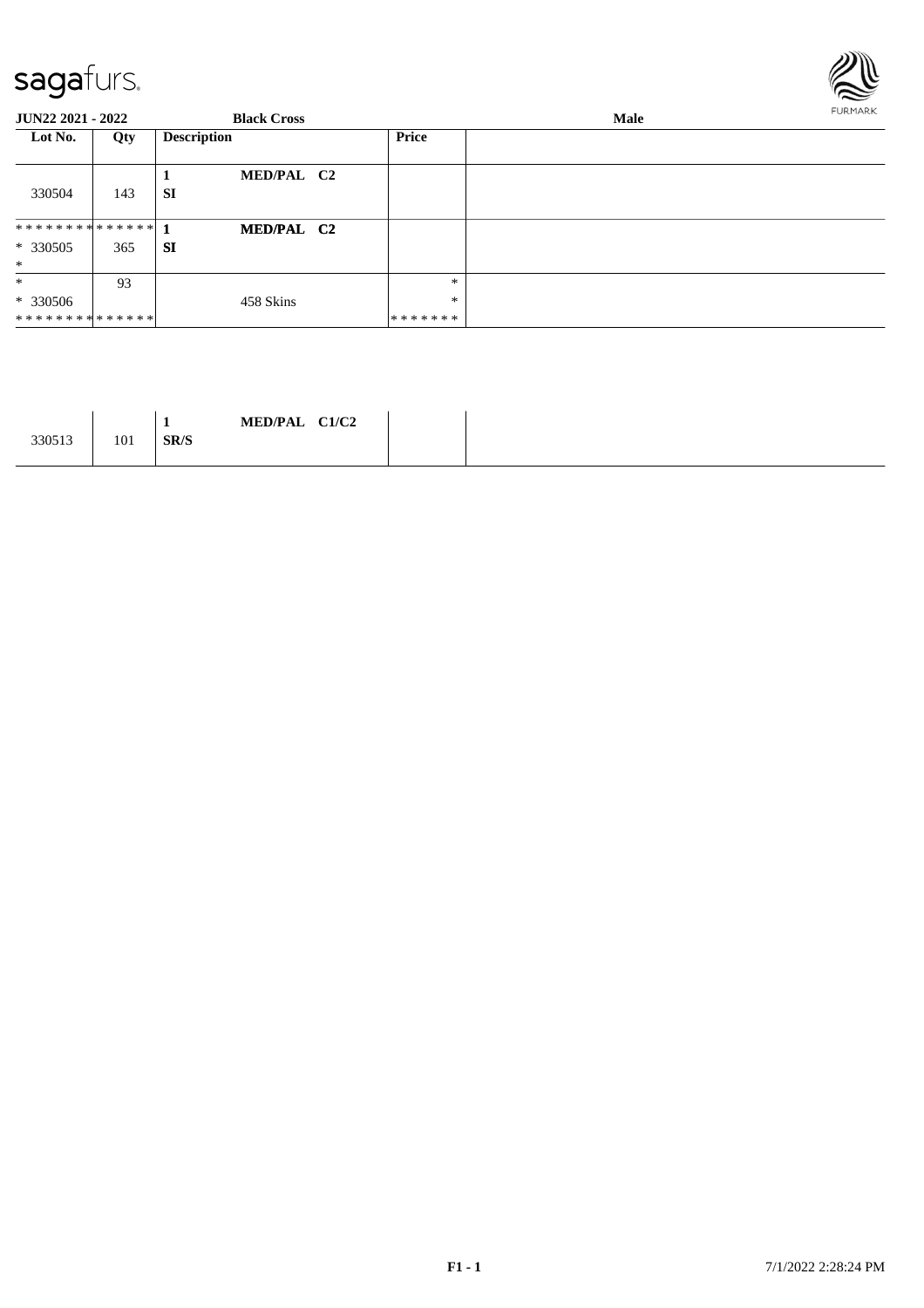

| <b>JUN22 2021 - 2022</b> |     |                    | <b>Black Cross</b>           |                |       | Female |  |  |
|--------------------------|-----|--------------------|------------------------------|----------------|-------|--------|--|--|
| Lot No.                  | Qty | <b>Description</b> |                              |                | Price |        |  |  |
| 430002                   | 44  | 20<br>IA           | XD/DK<br><b>CHIP</b>         | C <sub>2</sub> |       |        |  |  |
| 430003                   | 145 | 20<br>IA           | <b>MED</b><br><b>CHIP</b>    | C <sub>2</sub> |       |        |  |  |
| 430004                   | 87  | 20<br>IA           | <b>PAL/XP</b><br><b>CHIP</b> | C <sub>2</sub> |       |        |  |  |

| 2VD<br>C1/C2<br>20<br>ЈАГ<br>194<br>SR/S |
|------------------------------------------|
|------------------------------------------|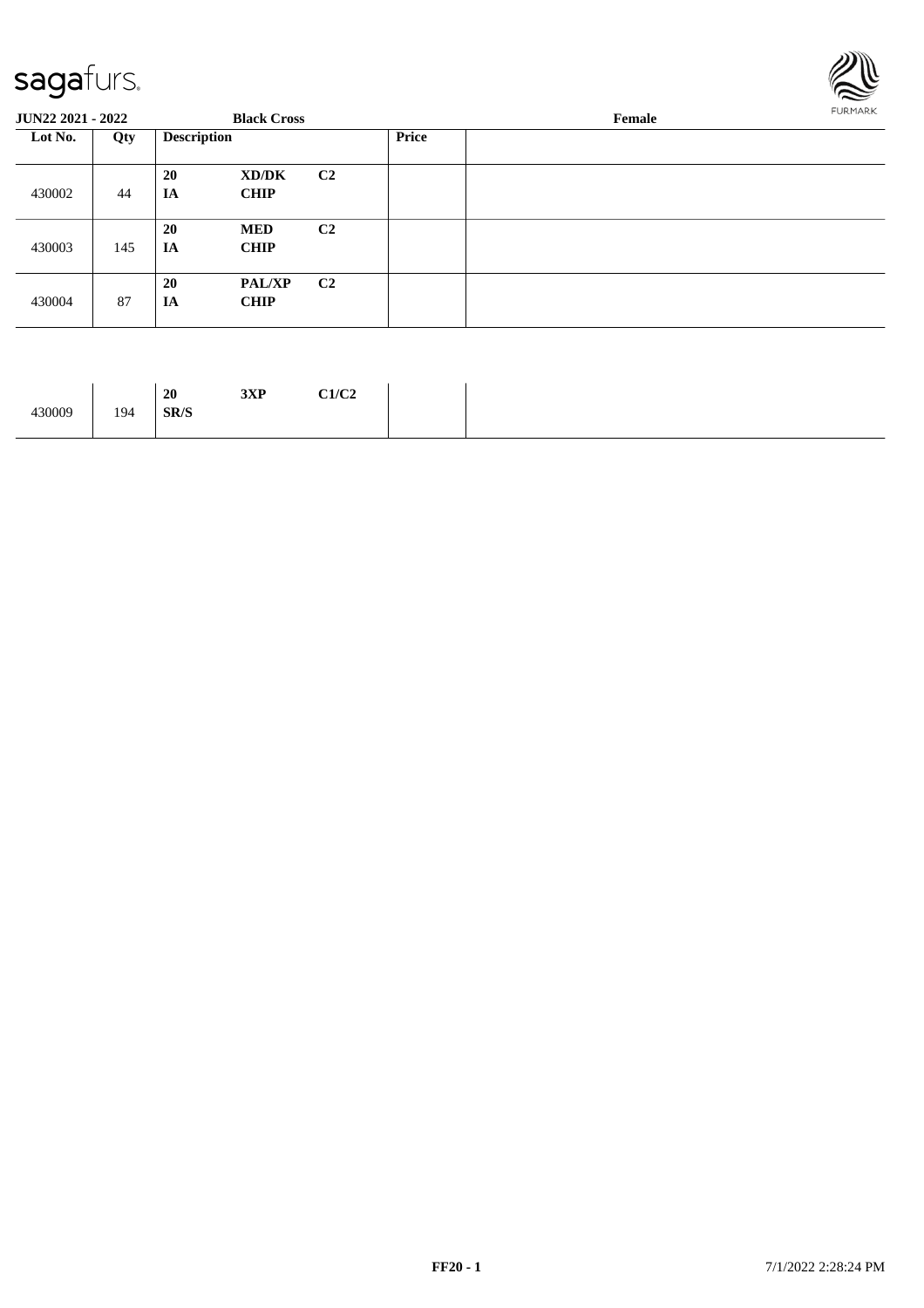

| JUN22 2021 - 2022                                            |        |                                                                      | <b>Black Cross</b>        |                                   | Female |  |
|--------------------------------------------------------------|--------|----------------------------------------------------------------------|---------------------------|-----------------------------------|--------|--|
| Lot No.                                                      | Qty    | <b>Description</b>                                                   |                           | Price                             |        |  |
| 430061                                                       | 196    | $\bf{0}$<br>$\mathbf{X}\mathbf{D}$<br>${\bf S}{\bf I}$               | C1/C2                     |                                   |        |  |
| 430062                                                       | 127    | $\bf{0}$<br>$\mathbf{X}\mathbf{D}$<br>${\bf S}{\bf I}$               | C1/C2                     |                                   |        |  |
| 430063                                                       | 317    | $\boldsymbol{0}$<br><b>Dark</b><br>${\bf S}{\bf I}$                  | C1/C2                     |                                   |        |  |
| 430064                                                       | 235    | Dark<br>$\bf{0}$<br>${\bf S}{\bf I}$                                 | C1/C2                     |                                   |        |  |
| 430065                                                       | 145    | $\boldsymbol{0}$<br>$\bold{X}\bold{D}/\bold{D}\bold{K}$<br>SI        | C3                        |                                   |        |  |
| 430066                                                       | 177    | $\boldsymbol{0}$<br>$\boldsymbol{\text{XD}/\text{DK}}$<br>${\bf SI}$ | C3                        |                                   |        |  |
| ******** <mark>******</mark><br>* 430067<br>$\ast$           | 465    | $\mathbf{0}$<br>$\bf MED$<br>${\bf SI}$                              | C1/C2                     |                                   |        |  |
| $\overline{\ast}$<br>* 430068<br>* * * * * * * * * * * * * * | 113    | 578 Skins                                                            |                           | $\ast$<br>$\ast$<br>* * * * * * * |        |  |
| * * * * * * * * * * * * * * *<br>* 430069<br>$\ast$          | 465    | $\bf MED$<br>$\mathbf{0}$<br>SI                                      | C1/C2                     |                                   |        |  |
| $\overline{\ast}$<br>* 430070<br>* * * * * * * * * * * * * * | $70\,$ | 535 Skins                                                            |                           | $\ast$<br>*<br>* * * * * * *      |        |  |
| 430071                                                       | 133    | $\boldsymbol{0}$<br>$\bf MED$<br>${\bf S}{\bf I}$                    | C3                        |                                   |        |  |
| 430072                                                       | 168    | $\boldsymbol{0}$<br>$\bf MED$<br>${\bf SI}$                          | C3                        |                                   |        |  |
| 430073                                                       | 366    | $\pmb{0}$<br>$\ensuremath{\mathsf{PALE}}$<br>${\bf SI}$              | C1/C2                     |                                   |        |  |
| 430074                                                       | 335    | $\pmb{0}$<br><b>PALE</b><br>${\bf S}{\bf I}$                         | C1/C2                     |                                   |        |  |
| 430076                                                       | 173    | $\bold{XP}$<br>$\bf{0}$<br>SI                                        | C1/C2                     |                                   |        |  |
| 430077                                                       | 98     | $\mathbf{PAL}/\mathbf{XP}$<br>$\bf{0}$<br>${\bf SI}$                 | C3                        |                                   |        |  |
| 430078                                                       | 155    | $\boldsymbol{0}$<br>2XP<br>${\bf S}{\bf I}$                          | C1/C2                     |                                   |        |  |
| 430079                                                       | 304    | $\pmb{0}$<br>$2{\bf XP}/3{\bf XP}$<br>${\bf S}{\bf I}$               | C1/C2                     |                                   |        |  |
| 430080                                                       | 306    | $\bf{0}$<br>$3{\bf X}{\bf P}$<br>${\bf SI}$                          | $\mathbf{C1}/\mathbf{C2}$ |                                   |        |  |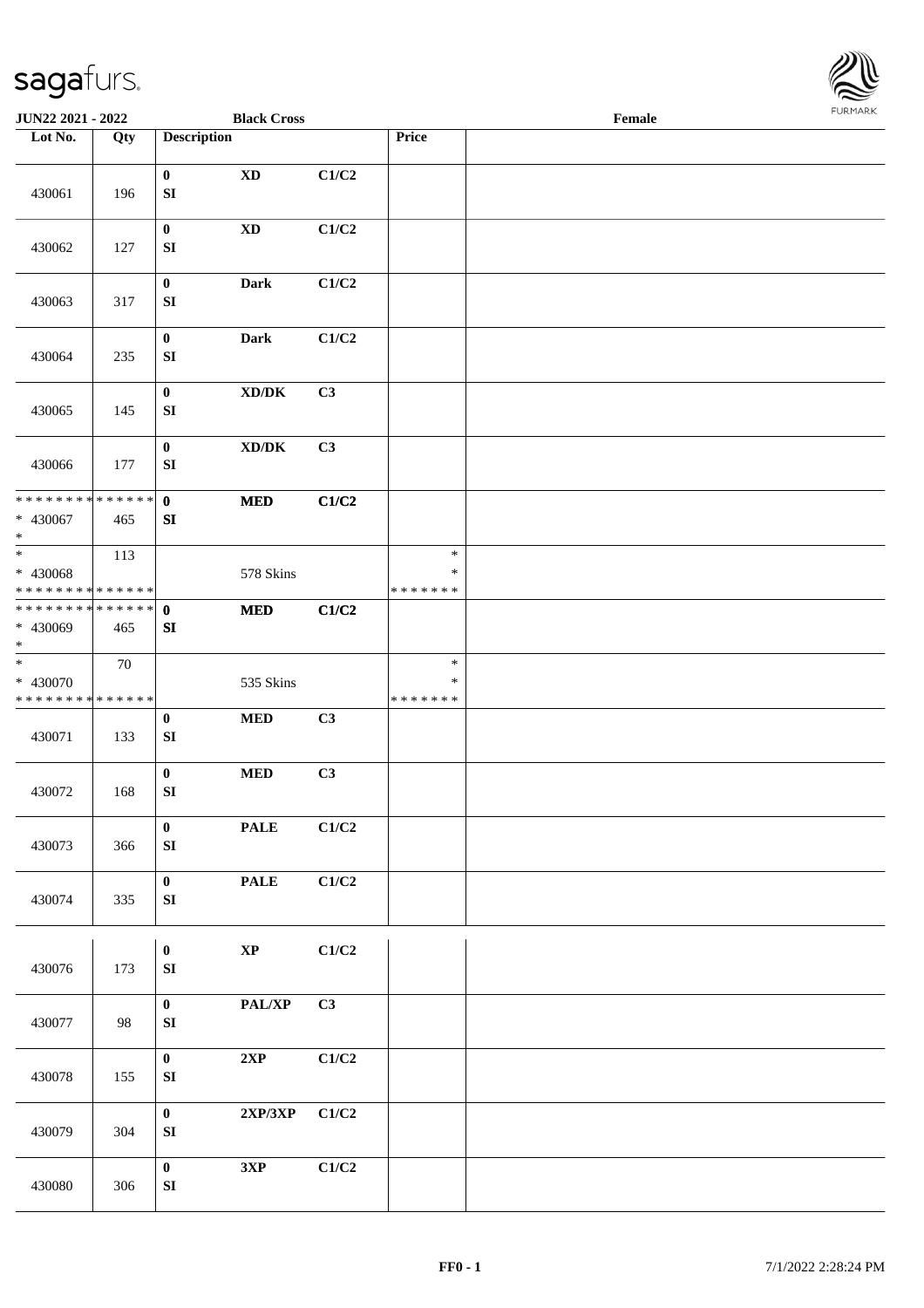

| <b>JUN22 2021 - 2022</b>                            |     |                                              | <b>Black Cross</b>                                 |       |                                   | Female |  |
|-----------------------------------------------------|-----|----------------------------------------------|----------------------------------------------------|-------|-----------------------------------|--------|--|
| Lot No.                                             | Qty | <b>Description</b>                           |                                                    |       | Price                             |        |  |
| 430082                                              | 162 | $\mathbf{0}$<br>$\mathbf{I}\mathbf{B}$       | $\bold{X}\bold{D}/\bold{D}\bold{K}$<br>FIG1        | C2    |                                   |        |  |
| 430083                                              | 153 | $\pmb{0}$<br>$\bf I\bf B$                    | $\bf MED$<br>FIG1                                  | C2    |                                   |        |  |
| 430084                                              | 143 | $\pmb{0}$<br>$\bf{IB}$                       | $\bf MED$<br>FIG1                                  | C2    |                                   |        |  |
| 430086                                              | 102 | $\pmb{0}$<br>$\mathbf I\mathbf B$            | $\bold{XP}$<br>FIG1                                | C2    |                                   |        |  |
| 430087                                              | 258 | $\pmb{0}$<br>$\bf IB$                        | 2XP/3XP<br>FIG1                                    | C2    |                                   |        |  |
| 430089                                              | 156 | $20/0$<br>$\bf IB$                           | $\bold{X}\bold{D}/\bold{D}\bold{K}$<br><b>CHIP</b> | C2    |                                   |        |  |
| 430090                                              | 172 | $20/0$<br>$\bf{IB}$                          | <b>MED</b><br><b>CHIP</b>                          | C2    |                                   |        |  |
| 430091                                              | 262 | 20/0<br>$\bf IB$                             | PAL/XP<br>CHIP                                     | C2    |                                   |        |  |
| 430092                                              | 139 | $\pmb{0}$<br>$\bf{IB}$                       | PAL/XP<br><b>CHIP</b>                              | C2    |                                   |        |  |
| 430093                                              | 257 | $20/0$<br>$\bf{IB}$                          | 2XP/3XP<br><b>CHIP</b>                             | C2    |                                   |        |  |
| 430094                                              | 264 | $\mathbf{0}$<br>$\mathbf{SAGA}$              | 2XD                                                | C1/C2 |                                   |        |  |
| 430095                                              | 504 | $\pmb{0}$<br>SR/S                            | $\mathbf{X}\mathbf{D}$                             | C1/C2 |                                   |        |  |
| 430096                                              | 166 | $\mathbf{0}$<br>$\mathbf{SR}/\mathbf{S}$     | $2{\bf X}{\bf D}/{\bf X}{\bf D}$                   | C3    |                                   |        |  |
| * * * * * * * * * * * * * * *<br>* 430097<br>$\ast$ | 445 | $\mathbf{0}$<br><b>SAGA</b>                  | <b>Dark</b>                                        | C1/C2 |                                   |        |  |
| $*$<br>* 430098<br>* * * * * * * * * * * * * *      | 138 |                                              | 583 Skins                                          |       | $\ast$<br>$\ast$<br>* * * * * * * |        |  |
| 430099                                              | 353 | $\bf{0}$<br><b>SAGA</b>                      | Dark                                               | C1/C2 |                                   |        |  |
| 430100                                              | 285 | $\boldsymbol{0}$<br>$\mathbf{SR}/\mathbf{S}$ | <b>Dark</b>                                        | C3    |                                   |        |  |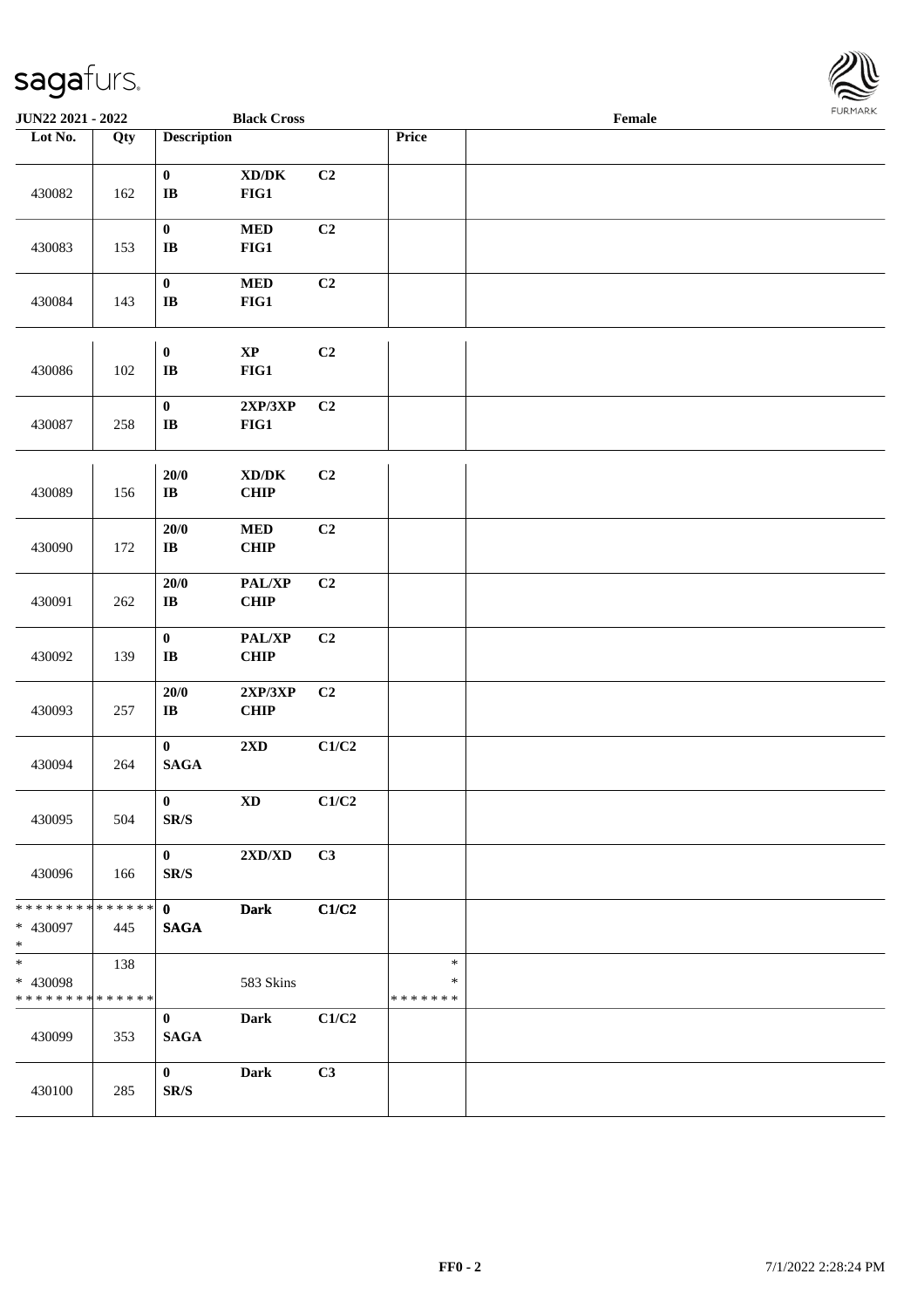

| JUN22 2021 - 2022                |             |                          | <b>Black Cross</b> |                |               | Female | <b>FURPIARA</b> |
|----------------------------------|-------------|--------------------------|--------------------|----------------|---------------|--------|-----------------|
| $\overline{\phantom{1}}$ Lot No. | Qty         | <b>Description</b>       |                    |                | Price         |        |                 |
| * * * * * * * * * * * * * * *    |             | $\mathbf{0}$             | <b>MED</b>         | C1/C2          |               |        |                 |
| $* 430103$                       | 445         | <b>SAGA</b>              |                    |                |               |        |                 |
| $*$                              |             |                          |                    |                |               |        |                 |
|                                  | 356         |                          |                    |                | $\ast$        |        |                 |
| * 430104                         |             |                          | 801 Skins          |                | $\ast$        |        |                 |
| * * * * * * * * * * * * * *      |             |                          |                    |                | * * * * * * * |        |                 |
| * * * * * * * * * * * * * * *    |             | $\mathbf{0}$             | <b>MED</b>         | C2             |               |        |                 |
| $* 430105$                       | 445         | <b>SAGA</b>              |                    |                |               |        |                 |
| $*$                              |             |                          |                    |                |               |        |                 |
| $*$                              | 233         |                          |                    |                | $\ast$        |        |                 |
| * 430106                         |             |                          | 678 Skins          |                | ∗             |        |                 |
| * * * * * * * * * * * * * *      |             |                          |                    |                | * * * * * * * |        |                 |
|                                  |             | 20/0                     | <b>MED</b>         | C3             |               |        |                 |
| 430107                           | 265         | <b>SAGA</b>              |                    |                |               |        |                 |
|                                  |             |                          |                    |                |               |        |                 |
| ******** <mark>******</mark>     |             | $\mathbf{0}$             | <b>PALE</b>        | C1/C2          |               |        |                 |
| $* 430108$                       | 445         | <b>SAGA</b>              |                    |                |               |        |                 |
| $*$                              |             |                          |                    |                |               |        |                 |
| $*$                              | 124         |                          |                    |                | $\ast$        |        |                 |
| * 430109                         |             |                          | 569 Skins          |                | ∗             |        |                 |
| * * * * * * * * * * * * * *      |             |                          |                    |                | * * * * * * * |        |                 |
| * * * * * * * * * * * * * *      |             | $\mathbf{0}$             | <b>PALE</b>        | C1/C2          |               |        |                 |
| * 430110                         | 445         | <b>SAGA</b>              |                    |                |               |        |                 |
| $*$                              |             |                          |                    |                |               |        |                 |
| $*$                              | 87          |                          |                    |                | $\ast$        |        |                 |
| * 430111                         |             |                          | 532 Skins          |                | $\ast$        |        |                 |
| * * * * * * * * * * * * * *      |             |                          |                    |                | * * * * * * * |        |                 |
|                                  |             | $\bf{0}$                 | <b>PALE</b>        | C <sub>3</sub> |               |        |                 |
| 430112                           | 142         | SR/S                     |                    |                |               |        |                 |
|                                  |             |                          |                    |                |               |        |                 |
|                                  |             | $\bf{0}$                 | $\bold{XP}$        | C1/C2          |               |        |                 |
| 430113                           | 472         | SR/S                     |                    |                |               |        |                 |
|                                  |             |                          |                    |                |               |        |                 |
|                                  |             | $\mathbf{0}$             | $\bold{XP}$        | C1/C2          |               |        |                 |
| 430114                           | 432         | SR/S                     |                    |                |               |        |                 |
|                                  |             |                          |                    |                |               |        |                 |
|                                  |             | $\bf{0}$                 | $\bold{XP}$        | C3             |               |        |                 |
| 430115                           | 99          | $\mathbf{SR}/\mathbf{S}$ |                    |                |               |        |                 |
|                                  |             |                          |                    |                |               |        |                 |
|                                  |             | $\mathbf{0}$             | PAL/XP             | C3             |               |        |                 |
| 430116                           | 149         | SR/S                     |                    |                |               |        |                 |
|                                  |             |                          |                    |                |               |        |                 |
|                                  |             | $\bf{0}$                 | 2XP                | C1/C2          |               |        |                 |
| 430117                           | 294         | SR/S                     |                    |                |               |        |                 |
|                                  |             |                          |                    |                |               |        |                 |
| * * * * * * * *                  | ******      | $\mathbf{0}$             | 3XP                | C1/C2          |               |        |                 |
| $* 430118$                       | 445         | <b>SAGA</b>              |                    |                |               |        |                 |
| $*$                              |             |                          |                    |                |               |        |                 |
| $*$                              | 217         |                          |                    |                | $\ast$        |        |                 |
| * 430119                         |             |                          | 662 Skins          |                | ∗             |        |                 |
| * * * * * * * *                  | * * * * * * |                          |                    |                | * * * * * * * |        |                 |
|                                  |             | $\mathbf{0}$             | 3XP                | C1/C2          |               |        |                 |
| 430120                           | 318         | $\mathbf{SR}/\mathbf{S}$ |                    |                |               |        |                 |
|                                  |             |                          |                    |                |               |        |                 |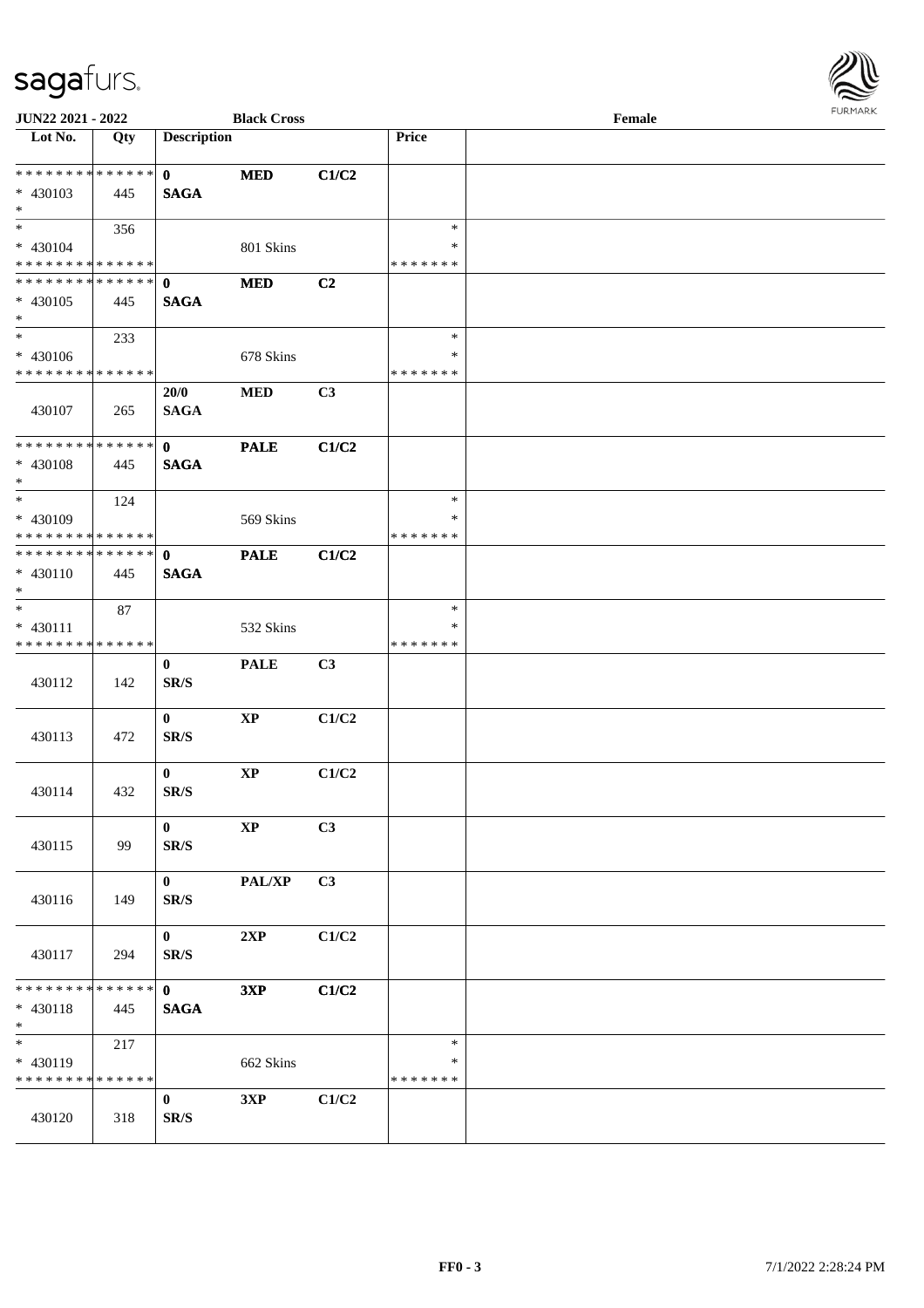$\overline{\phantom{a}}$ 



| JUN22 2021 - 2022 |     |                                       | <b>Black Cross</b>                                |                |       | $\ensuremath{\textnormal{\textbf{Female}}}$ | <b>FURMARK</b> |
|-------------------|-----|---------------------------------------|---------------------------------------------------|----------------|-------|---------------------------------------------|----------------|
| Lot No.           | Qty | <b>Description</b>                    |                                                   |                | Price |                                             |                |
| 430121<br>179     |     | $\pmb{0}$<br>$\mathbf{SR}/\mathbf{S}$ | $2{\bf XP}/3{\bf XP}$                             | C3             |       |                                             |                |
| 430122            | 105 | $\pmb{0}$<br>$I\!\!A$                 | $3{\rm X} {\rm D} / 2{\rm X} {\rm D}$<br>SPT1     | C1/C2          |       |                                             |                |
| 430123            | 97  | $\pmb{0}$<br>$\mathbf{IA}$            | $\boldsymbol{\mathrm{XD}}$<br>SPT1                | C1/C2          |       |                                             |                |
| 430124            | 110 | $\pmb{0}$<br>$\mathbf{IA}$            | Dark<br>SPT1                                      | C1/C2          |       |                                             |                |
| 430125            | 152 | $\pmb{0}$<br>$\mathbf{IA}$            | <b>MED</b><br>SPT1                                | C1/C2          |       |                                             |                |
| 430126            | 128 | $\mathbf{0}$<br>$\mathbf{IA}$         | <b>PALE</b><br>SPT1                               | C1/C2          |       |                                             |                |
| 430127            | 40  | $\pmb{0}$<br>IA                       | $\bold{XP}$<br>SPT1                               | C1/C2          |       |                                             |                |
| 430128            | 43  | $\pmb{0}$<br>IA                       | $3{\rm X D}/2{\rm X D}$<br>$FIG1$                 | C1/C2          |       |                                             |                |
| 430129            | 40  | $\pmb{0}$<br>IA                       | $\mathbf{X}\mathbf{D}$<br>$FIG1$                  | C1/C2          |       |                                             |                |
| 430130            | 101 | $\mathbf{0}$<br>$\mathbf{IA}$         | Dark<br>FIG1                                      | C1/C2          |       |                                             |                |
| 430131            | 274 | $\pmb{0}$<br>$\mathbf{IA}$            | $\bf MED$<br>$FIG1$                               | C1/C2          |       |                                             |                |
| 430132            | 238 | $\pmb{0}$<br>$I\!\!A$                 | <b>PALE</b><br>$FIG1$                             | C1/C2          |       |                                             |                |
| 430133            | 150 | $\bf{0}$<br>$I\!\!A$                  | $\bold{XP}$<br>FIG1                               | C1/C2          |       |                                             |                |
|                   |     |                                       |                                                   |                |       |                                             |                |
| 430136            | 256 | $\pmb{0}$<br>$\mathbf{IA}$            | $\boldsymbol{\text{XD}/\text{DK}}$<br><b>CHIP</b> | C2             |       |                                             |                |
| 430137            | 241 | $\pmb{0}$<br><b>TA</b>                | $\bf MED$<br><b>CHIP</b>                          | C <sub>2</sub> |       |                                             |                |

| 430137 | 241 | IA             | <b>CHIP</b>                  |                |  |
|--------|-----|----------------|------------------------------|----------------|--|
| 430138 | 405 | $\bf{0}$<br>IA | PAL/XP<br><b>CHIP</b>        | C <sub>2</sub> |  |
| 430139 | 144 | $\bf{0}$<br>IA | <b>PAL/XP</b><br><b>CHIP</b> | C <sub>2</sub> |  |
| 430140 | 269 | $\bf{0}$<br>IA | 2XP/3XP<br><b>CHIP</b>       | C2             |  |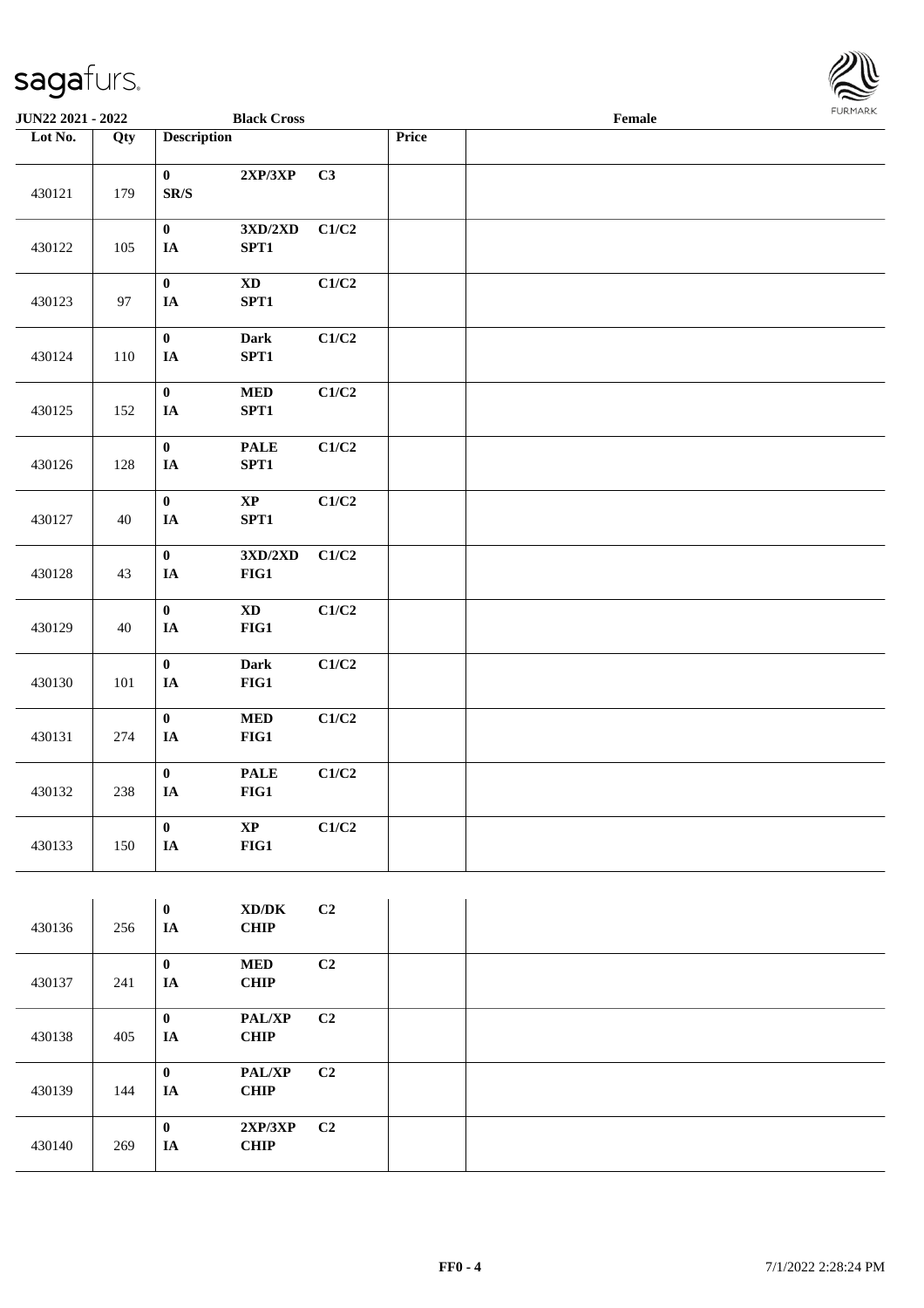

| <b>JUN22 2021 - 2022</b> |     |                         | <b>Black Cross</b> |       |              | Female |  |  |  |
|--------------------------|-----|-------------------------|--------------------|-------|--------------|--------|--|--|--|
| Lot No.                  | Qty | <b>Description</b>      |                    |       | <b>Price</b> |        |  |  |  |
| 430141                   | 144 | $\bf{0}$<br><b>SROY</b> | 2XD                | C1/C2 |              |        |  |  |  |
| 430142                   | 200 | $\bf{0}$<br><b>SROY</b> | <b>Dark</b>        | C1/C2 |              |        |  |  |  |
| 430143                   | 158 | $\bf{0}$<br><b>SROY</b> | <b>Dark</b>        | C1/C2 |              |        |  |  |  |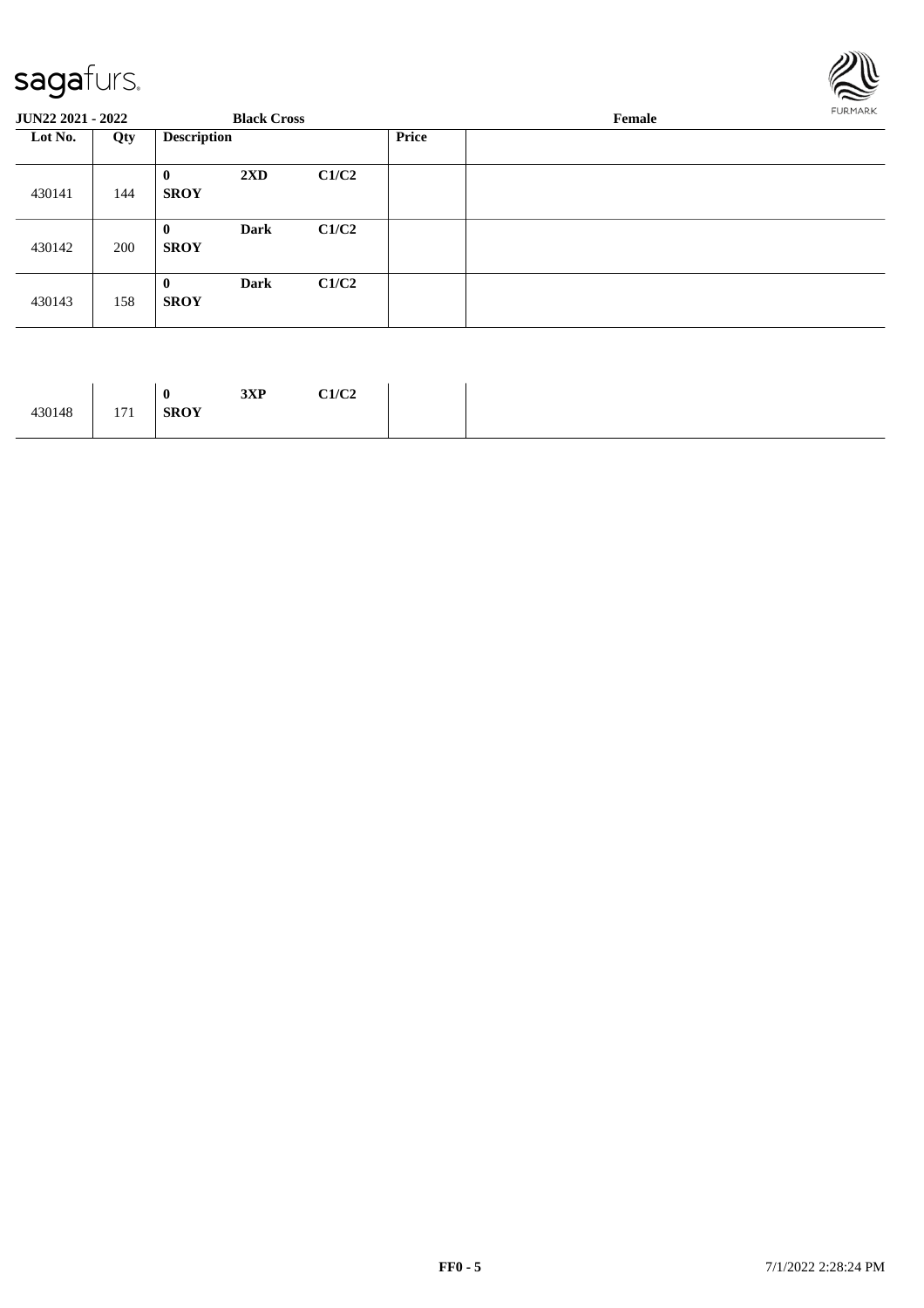

| JUN22 2021 - 2022                                 |     |                    | <b>Black Cross</b> |                |                                   | Female |  |
|---------------------------------------------------|-----|--------------------|--------------------|----------------|-----------------------------------|--------|--|
| Lot No.                                           | Qty | <b>Description</b> |                    |                | Price                             |        |  |
| 430205                                            | 363 | $\mathbf{1}$<br>SI | <b>XD</b>          | C1/C2          |                                   |        |  |
| 430206                                            | 207 | $\mathbf{1}$<br>SI | <b>XD</b>          | C1/C2          |                                   |        |  |
| ******** <mark>******</mark> 1<br>* 430207<br>$*$ | 505 | SI                 | <b>Dark</b>        | C1/C2          |                                   |        |  |
| $\ast$<br>* 430208<br>* * * * * * * * * * * * * * | 149 |                    | 654 Skins          |                | $\ast$<br>$\ast$<br>* * * * * * * |        |  |
| 430209                                            | 497 | $\mathbf{1}$<br>SI | <b>Dark</b>        | C1/C2          |                                   |        |  |
| ************** 1<br>$* 430211$<br>$\ast$          | 505 | SI                 | <b>MED</b>         | C1/C2          |                                   |        |  |
| $*$<br>* 430212<br>* * * * * * * * * * * * * *    | 505 |                    | 1010 Skins         |                | $\ast$<br>*<br>* * * * * * *      |        |  |
| 430213                                            | 311 | $\mathbf{1}$<br>SI | $\bf MED$          | C <sub>3</sub> |                                   |        |  |
| $* 430214$<br>$\ast$                              | 525 | SI                 | <b>PALE</b>        | C1/C2          |                                   |        |  |
| $*$<br>$* 430215$<br>* * * * * * * * * * * * * *  | 167 |                    | 692 Skins          |                | $\ast$<br>$\ast$<br>*******       |        |  |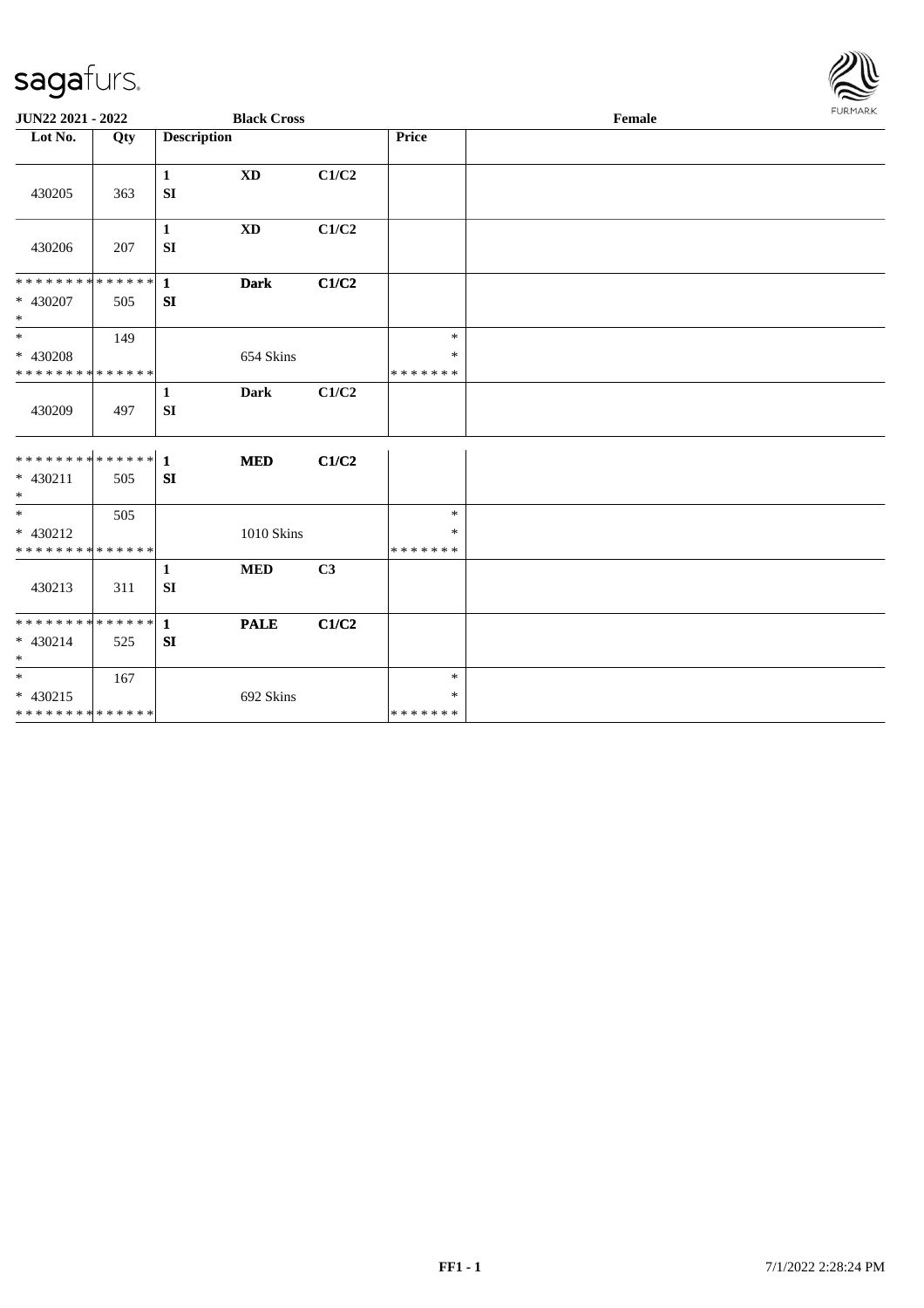

| <b>JUN22 2021 - 2022</b> |     |                    | <b>Black Cross</b>    |                |              | Female | FURMARK |
|--------------------------|-----|--------------------|-----------------------|----------------|--------------|--------|---------|
| Lot No.                  | Qty | <b>Description</b> |                       |                | <b>Price</b> |        |         |
| 430225                   | 172 | 1<br>IB            | <b>Dark</b><br>FIG1   | C <sub>2</sub> |              |        |         |
| 430227                   | 281 | 1<br>IB            | <b>MED</b><br>FIG1    | C <sub>2</sub> |              |        |         |
| 430229                   | 319 | 1<br>IB            | <b>PAL/XP</b><br>FIG1 | C <sub>2</sub> |              |        |         |

| 430233 | 179 | 1<br>$\mathbf{I}$ <b>B</b>   | XD/DK<br><b>CHIP</b>         | C2             |  |
|--------|-----|------------------------------|------------------------------|----------------|--|
| 430234 | 151 | 0/1<br>$\mathbf{I}$ <b>B</b> | XD/DK<br><b>CHIP</b>         | C2             |  |
| 430235 | 180 | 1<br>$\mathbf{I}$ <b>B</b>   | <b>MED</b><br><b>CHIP</b>    | C2             |  |
| 430236 | 247 | 0/1<br>$\mathbf{I}$ <b>B</b> | <b>MED</b><br><b>CHIP</b>    | C <sub>2</sub> |  |
| 430237 | 229 | 1<br>$\mathbf{I}\mathbf{B}$  | <b>PAL/XP</b><br><b>CHIP</b> | C2             |  |
| 430238 | 201 | $\mathbf{1}$<br>IB           | <b>PAL/XP</b><br><b>CHIP</b> | C <sub>2</sub> |  |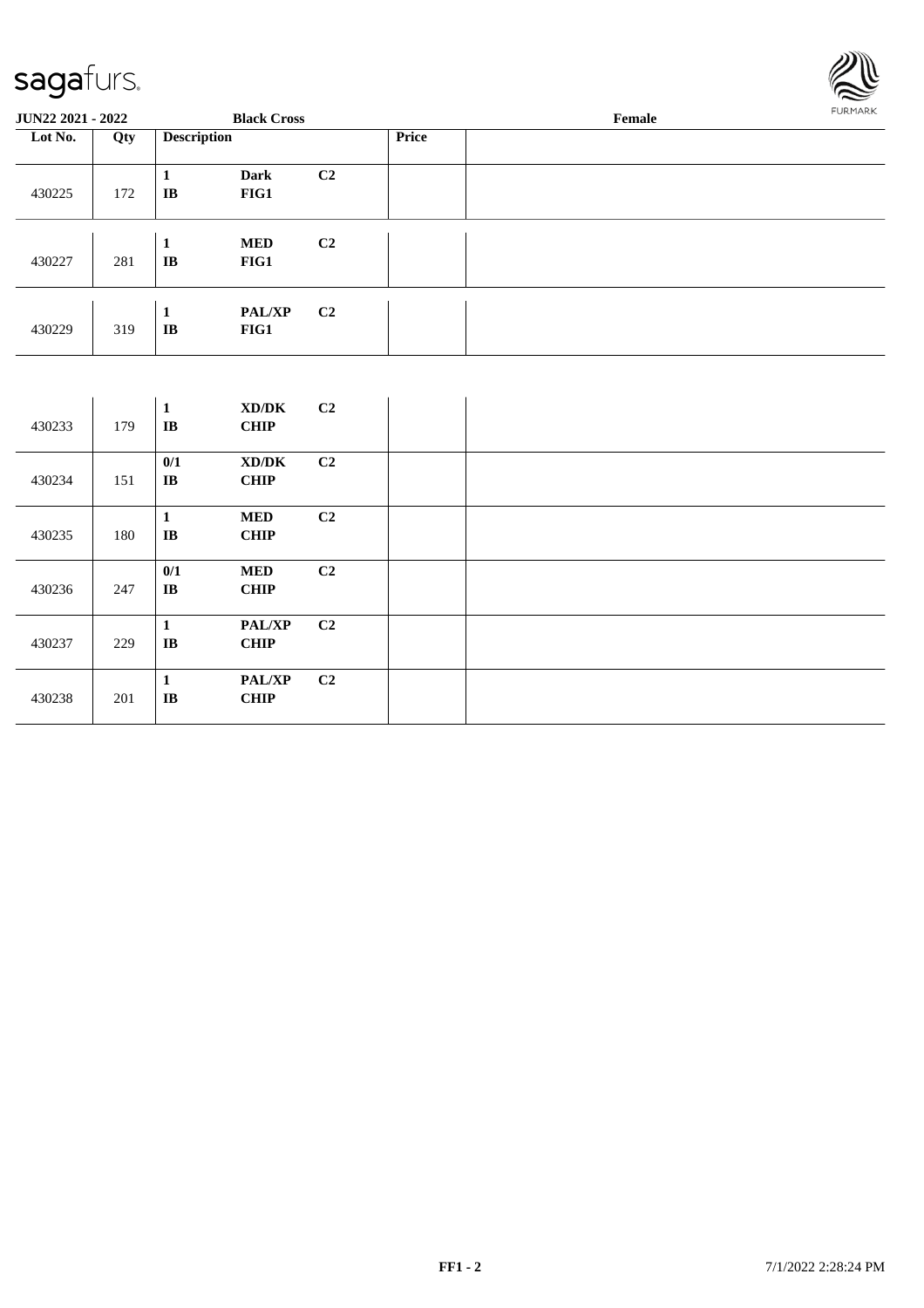

| JUN22 2021 - 2022                                                     |     |                             | <b>Black Cross</b>      |                |                                   | Female | <b>FURMARK</b> |
|-----------------------------------------------------------------------|-----|-----------------------------|-------------------------|----------------|-----------------------------------|--------|----------------|
| $\overline{\phantom{1}}$ Lot No.                                      | Qty | <b>Description</b>          |                         |                | Price                             |        |                |
| * * * * * * * * * * * * * * *<br>$* 430244$<br>$*$                    | 484 | $\vert$ 1<br><b>SAGA</b>    | $2\mathbf{X}\mathbf{D}$ | C1/C2          |                                   |        |                |
| $*$<br>$* 430245$<br>* * * * * * * * * * * * * *                      | 127 |                             | 611 Skins               |                | $\ast$<br>*<br>* * * * * * *      |        |                |
| 430247                                                                | 260 | $\mathbf{1}$<br><b>SAGA</b> | <b>XD</b>               | C1             |                                   |        |                |
| **************<br>$* 430248$<br>$\ast$                                | 485 | $\mathbf{1}$<br><b>SAGA</b> | <b>XD</b>               | C <sub>2</sub> |                                   |        |                |
| $\overline{\phantom{a}^*}$<br>* 430249<br>* * * * * * * * * * * * * * | 74  |                             | 559 Skins               |                | $\ast$<br>∗<br>* * * * * * *      |        |                |
| 430250                                                                | 281 | 1<br>SR/S                   | <b>XD</b>               | C <sub>3</sub> |                                   |        |                |
| **************<br>$* 430251$<br>$\ast$                                | 485 | $\mathbf{1}$<br><b>SAGA</b> | <b>Dark</b>             | C1             |                                   |        |                |
| $\overline{\phantom{0}}$<br>* 430252<br>* * * * * * * * * * * * * *   | 167 |                             | 652 Skins               |                | $\ast$<br>$\ast$<br>* * * * * * * |        |                |
| ************** 1<br>* 430253<br>$\ast$                                | 485 | <b>SAGA</b>                 | <b>Dark</b>             | C2             |                                   |        |                |
| $\frac{1}{*}$<br>* 430254<br>**************                           | 281 |                             | 766 Skins               |                | $\ast$<br>$\ast$<br>* * * * * * * |        |                |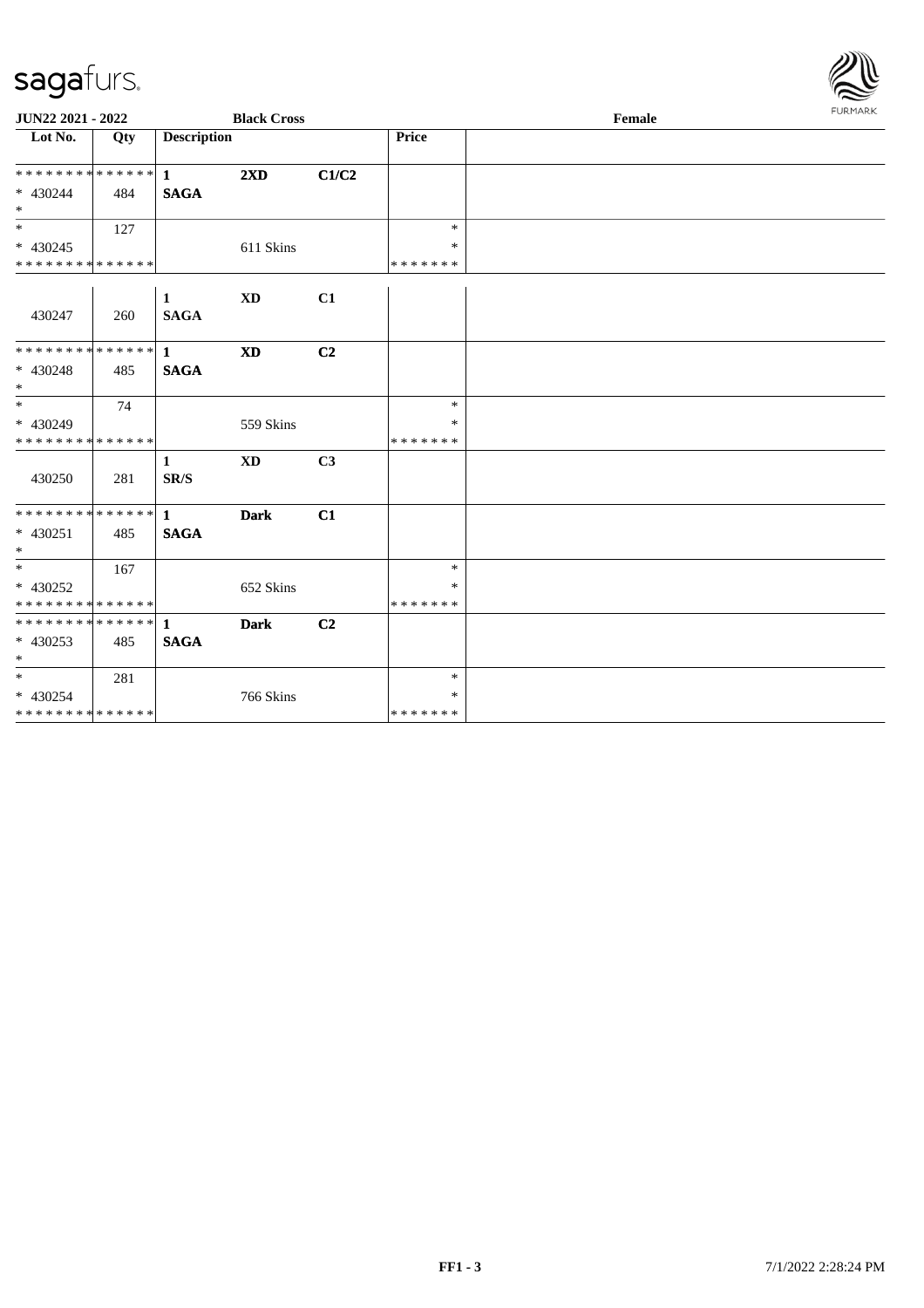

| JUN22 2021 - 2022                                                     |     |                                          | <b>Black Cross</b>     |                |                                   | Female | <b>FURPIARR</b> |
|-----------------------------------------------------------------------|-----|------------------------------------------|------------------------|----------------|-----------------------------------|--------|-----------------|
| Lot No.                                                               | Qty | <b>Description</b>                       |                        |                | Price                             |        |                 |
| 430263                                                                | 485 | $\mathbf{1}$<br><b>SAGA</b>              | <b>MED</b>             | C <sub>2</sub> |                                   |        |                 |
| ******** <mark>******</mark><br>* 430264<br>$\ast$                    | 485 | $\mathbf{1}$<br><b>SAGA</b>              | <b>MED</b>             | C3             |                                   |        |                 |
| $\overline{\phantom{0}}$<br>$* 430265$<br>* * * * * * * * * * * * * * | 130 |                                          | 615 Skins              |                | $\ast$<br>$\ast$<br>* * * * * * * |        |                 |
| ************** 1<br>$* 430266$<br>$*$                                 | 485 | <b>SAGA</b>                              | <b>PALE</b>            | C1             |                                   |        |                 |
| $*$<br>* 430267<br>* * * * * * * * * * * * * *                        | 67  |                                          | 552 Skins              |                | $\ast$<br>$\ast$<br>* * * * * * * |        |                 |
| **************<br>$* 430268$<br>$\ast$                                | 485 | $\mathbf{1}$<br><b>SAGA</b>              | <b>PALE</b>            | C2             |                                   |        |                 |
| $\overline{\ }$<br>* 430269<br>* * * * * * * * * * * * * *            | 235 |                                          | 720 Skins              |                | $\ast$<br>$\ast$<br>* * * * * * * |        |                 |
| 430270                                                                | 257 | $\mathbf{1}$<br>$\mathbf{SR}/\mathbf{S}$ | <b>PALE</b>            | C3             |                                   |        |                 |
| 430271                                                                | 457 | $\mathbf{1}$<br><b>SAGA</b>              | $\mathbf{X}\mathbf{P}$ | C1/C2          |                                   |        |                 |
| 430273                                                                | 354 | $\mathbf{1}$<br>SR/S                     | 2XP                    | C1/C2          |                                   |        |                 |

|--|--|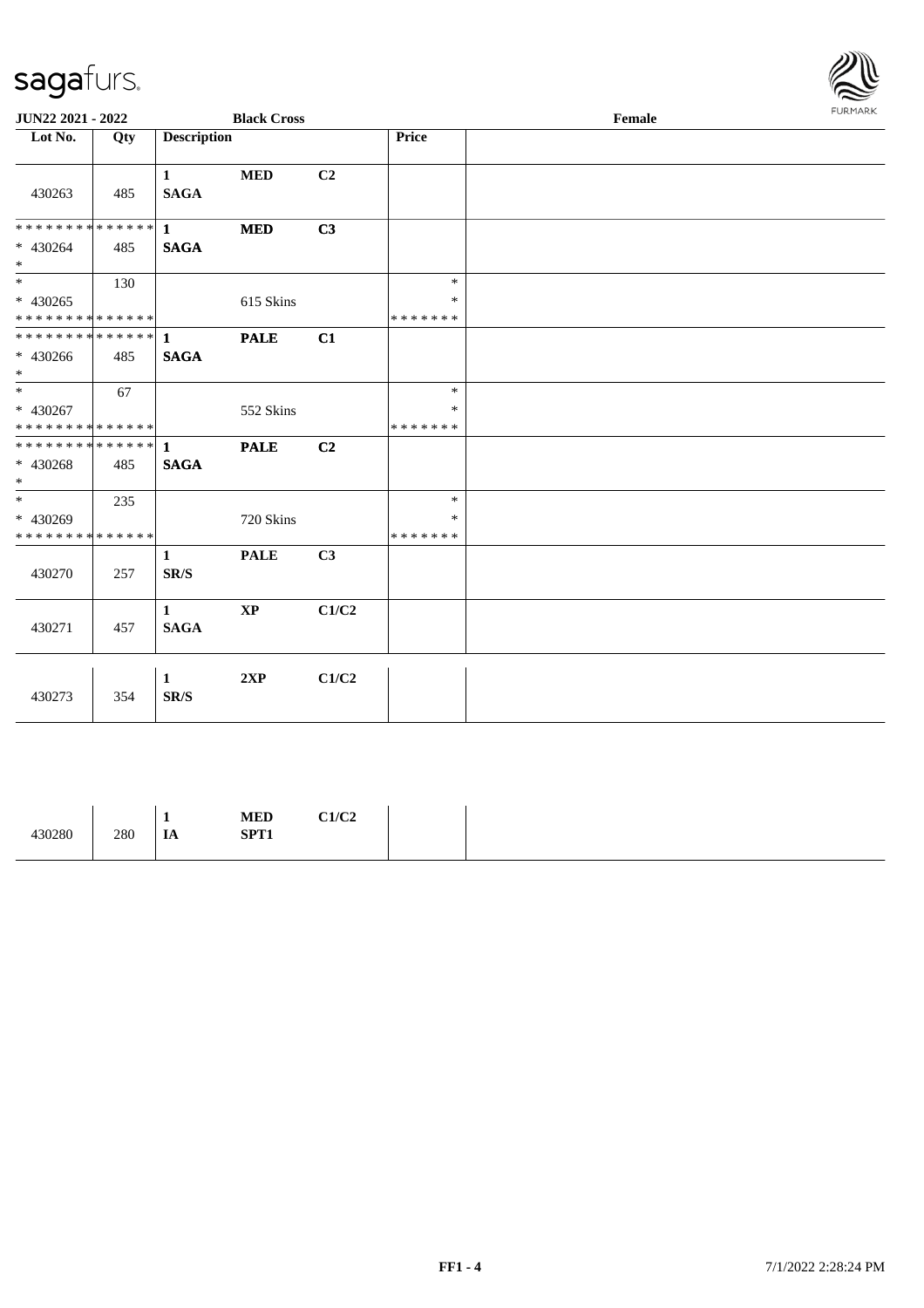

| <b>JUN22 2021 - 2022</b> |     |                    | <b>Black Cross</b>  |       |              | Female | <b>FURMARK</b> |
|--------------------------|-----|--------------------|---------------------|-------|--------------|--------|----------------|
| Lot No.                  | Qty | <b>Description</b> |                     |       | <b>Price</b> |        |                |
| 430284                   | 221 | 1<br>IA            | Dark<br>FIG1        | C1/C2 |              |        |                |
| 430285                   | 372 | 1<br>IA            | <b>MED</b><br>FIG1  | C1/C2 |              |        |                |
| 430286                   | 316 | 1<br>IA            | <b>PALE</b><br>FIG1 | C1/C2 |              |        |                |

| 430291 | 428 | $\mathbf{1}$<br>IA          | XD/DK<br><b>CHIP</b>                        | C2    |  |
|--------|-----|-----------------------------|---------------------------------------------|-------|--|
| 430292 | 185 | 0/1<br>IA                   | $\bold{X}\bold{D}/\bold{D}\bold{K}$<br>CHIP | C2    |  |
| 430293 | 376 | $\mathbf{1}$<br>IA          | <b>MED</b><br><b>CHIP</b>                   | C2    |  |
| 430294 | 281 | 0/1<br>$I\!\!A$             | <b>MED</b><br><b>CHIP</b>                   | C2    |  |
| 430295 | 363 | $\mathbf{1}$<br>$I\!\!A$    | <b>PAL/XP</b><br><b>CHIP</b>                | C2    |  |
| 430297 | 148 | $\mathbf{1}$<br><b>SROY</b> | $2\mathbf{X}\mathbf{D}$                     | C1/C2 |  |
| 430298 | 188 | $\mathbf{1}$<br><b>SROY</b> | $\boldsymbol{\mathrm{XD}}$                  | C1/C2 |  |
| 430299 | 170 | $\mathbf{1}$<br><b>SROY</b> | $\mathbf{X}\mathbf{D}$                      | C1/C2 |  |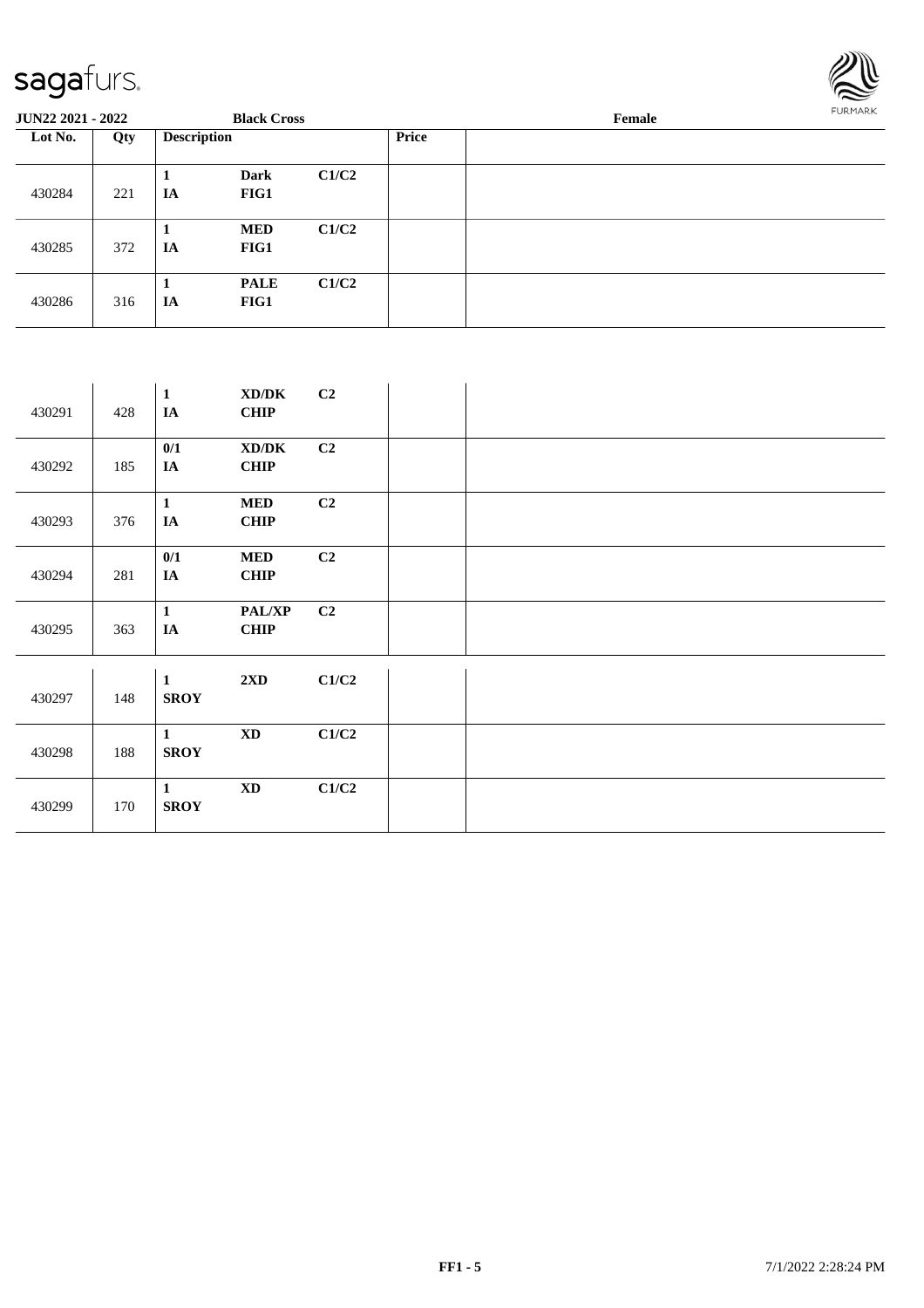

| <b>JUN22 2021 - 2022</b> |     |                    | <b>Black Cross</b> |       |       | Female | FURMARK |
|--------------------------|-----|--------------------|--------------------|-------|-------|--------|---------|
| Lot No.                  | Qty | <b>Description</b> |                    |       | Price |        |         |
| 430301                   | 232 | <b>SROY</b>        | <b>Dark</b>        | C1/C2 |       |        |         |
| 430303                   | 214 | 1<br><b>SROY</b>   | <b>MED</b>         | C3    |       |        |         |
| 430305                   | 165 | 1<br><b>SROY</b>   | <b>XP</b>          | C1/C2 |       |        |         |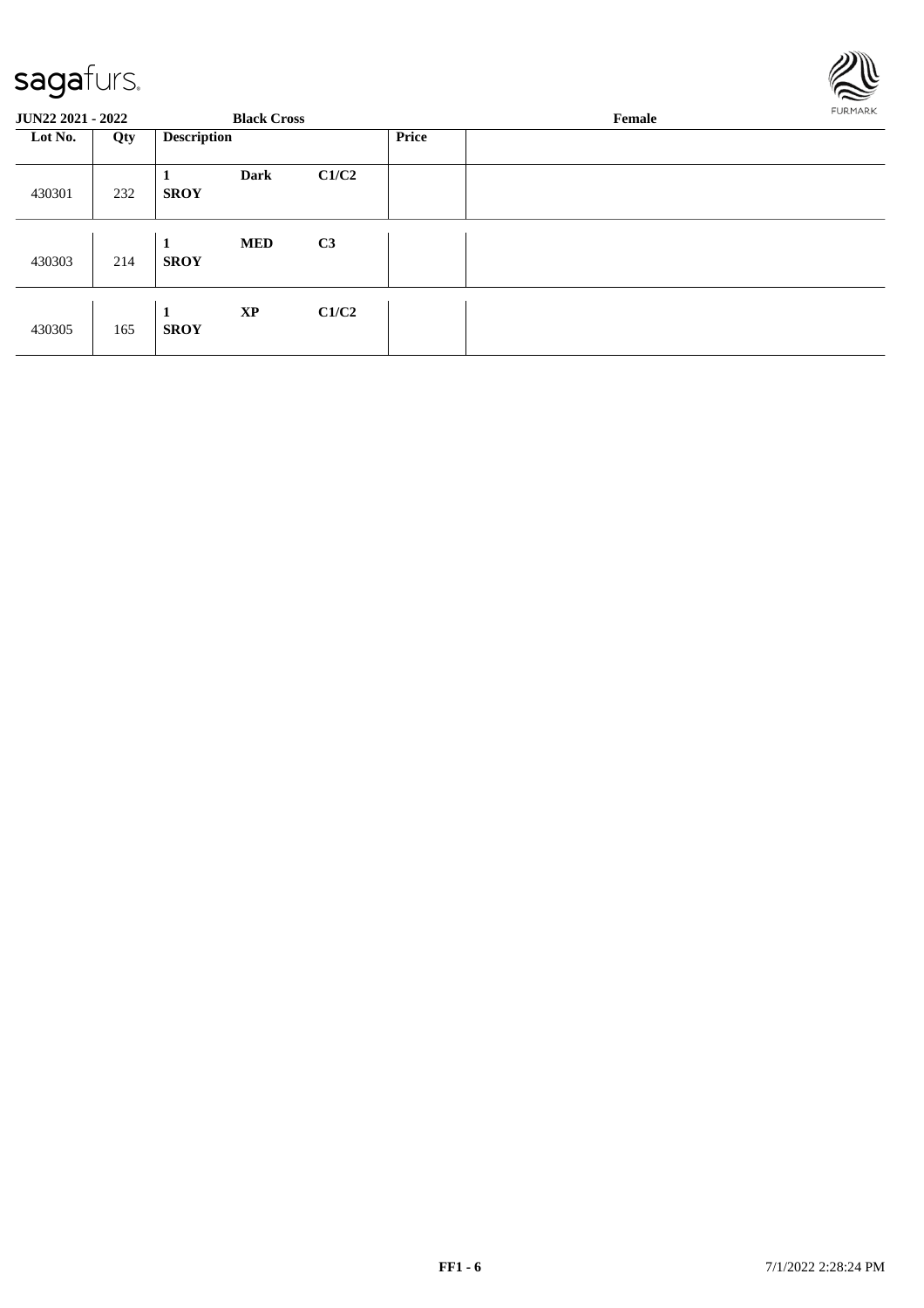

| JUN22 2021 - 2022             |     |                               | <b>Black Cross</b> |       |              | Female | FURMARK |
|-------------------------------|-----|-------------------------------|--------------------|-------|--------------|--------|---------|
| Lot No.                       | Qty | <b>Description</b>            |                    |       | <b>Price</b> |        |         |
| ************** 2              |     |                               | <b>MED</b>         | C1/C2 |              |        |         |
| * 430367<br>$\ast$            | 505 | <b>SI</b>                     |                    |       |              |        |         |
| $\ast$                        | 87  |                               |                    |       | $\ast$       |        |         |
| * 430368                      |     |                               | 592 Skins          |       | $\ast$       |        |         |
| * * * * * * * * * * * * * * * |     |                               |                    |       | *******      |        |         |
| 430369                        | 382 | $\boldsymbol{2}$<br><b>SI</b> | <b>MED</b>         | C1/C2 |              |        |         |
| 430371                        | 323 | $\boldsymbol{2}$<br><b>SI</b> | <b>PALE</b>        | C1/C2 |              |        |         |
| 430372                        | 357 | $\overline{2}$<br><b>SI</b>   | <b>PALE</b>        | C1/C2 |              |        |         |

| 430378 | 186 | $\rightarrow$<br>∸<br>$\mathbf{I}\mathbf{B}$ | $\bf MED$<br>FIG1 | C <sub>2</sub> |
|--------|-----|----------------------------------------------|-------------------|----------------|
|--------|-----|----------------------------------------------|-------------------|----------------|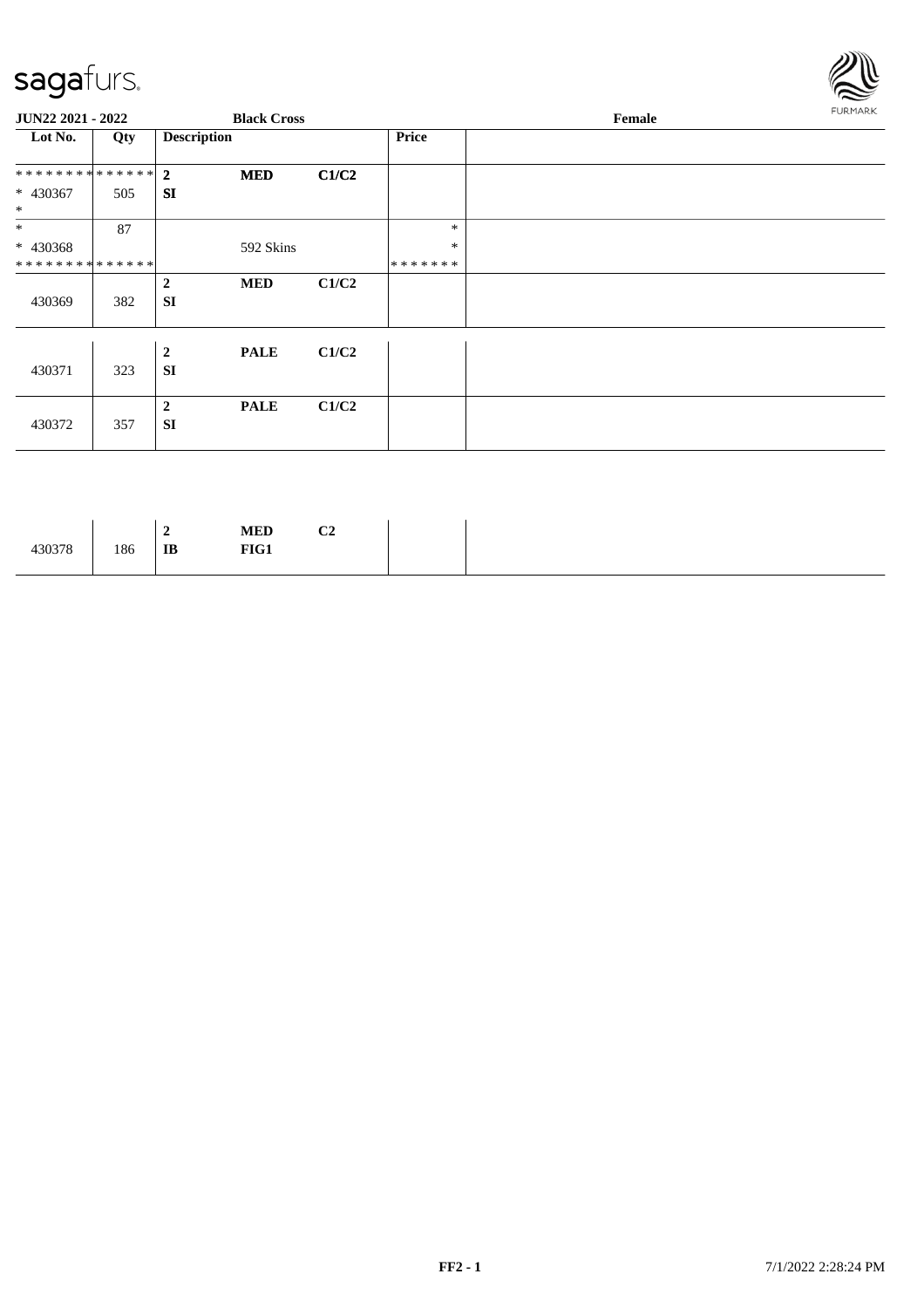

| <b>JUN22 2021 - 2022</b> |     |                    | <b>Black Cross</b>        |                |       | Female | <b>FURPIARR</b> |
|--------------------------|-----|--------------------|---------------------------|----------------|-------|--------|-----------------|
| Lot No.                  | Qty | <b>Description</b> |                           |                | Price |        |                 |
| 430385                   | 115 | 2<br>IB            | <b>MED</b><br><b>CHIP</b> | C <sub>2</sub> |       |        |                 |
| 430386                   | 98  | 2<br>IB            | <b>MED</b><br><b>CHIP</b> | C <sub>2</sub> |       |        |                 |

|        |             |      | <b>XD</b> | C1/C2 |
|--------|-------------|------|-----------|-------|
| 430398 | 230<br>$ -$ | SR/S |           |       |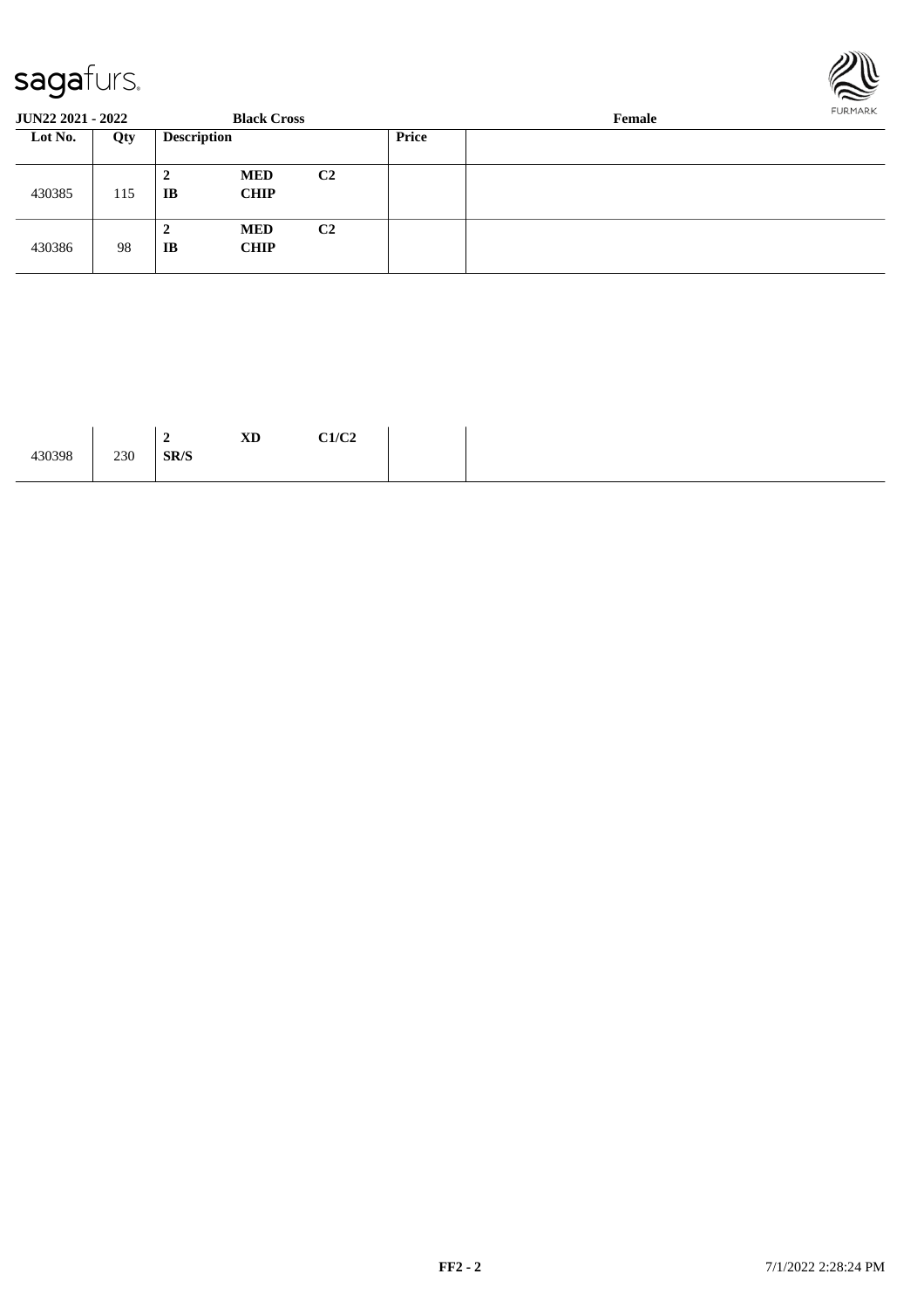

| <b>JUN22 2021 - 2022</b> |     |                               | <b>Black Cross</b> |                |              | Female | <b>FURMARK</b> |
|--------------------------|-----|-------------------------------|--------------------|----------------|--------------|--------|----------------|
| Lot No.                  | Qty | <b>Description</b>            |                    |                | <b>Price</b> |        |                |
| 430404                   | 529 | $\overline{2}$<br><b>SAGA</b> | <b>MED</b>         | C <sub>2</sub> |              |        |                |
| 430405                   | 204 | $\overline{2}$<br>SR/S        | <b>MED</b>         | C3             |              |        |                |
|                          |     | $\overline{2}$                | <b>PALE</b>        | C <sub>3</sub> |              |        |                |

| 430409 | 146 | ◢<br>SR/S | <b>TALL</b> | $\mathbf{U}$ |  |
|--------|-----|-----------|-------------|--------------|--|
| 430410 | 366 | ∼<br>SR/S | <b>XP</b>   | C1/C2        |  |